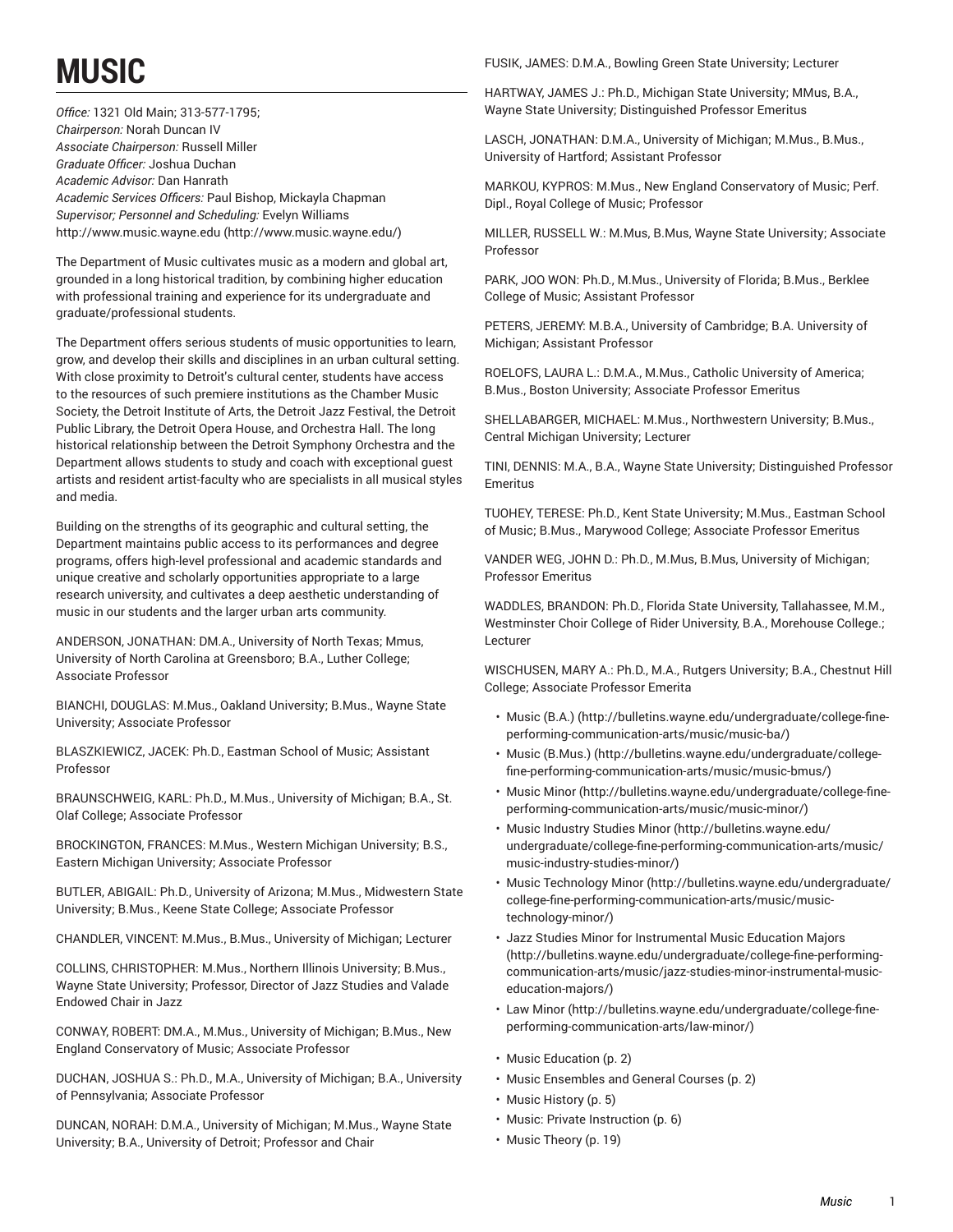# <span id="page-1-0"></span>**Music Education**

### **MED 2500 Piano Skills for the Music Classroom Cr. 2**

Continuation of MUA 2795. Additional practice with functional skills needed in music classroom. Students acquire a repertoire of musical selections commonly used in the educational setting. Offered Winter. **Prerequisite:** MUA 2795 with a minimum grade of C **Course Material Fees:** \$75

### **MED 3500 Introduction to Music Education Cr. 2**

Course work includes lesson-plan writing, introduction to methodologies, and participating in teaching experiences. Exploration of philosophical, historical, psychological, and cultural/social foundations of the profession in the context of practical exercises. Offered Fall.

### **MED 3510 Teaching General Music Cr. 2**

Developing a knowledge base for teaching general music including application of learning theories, developmental characteristics of children, and appropriate literature, materials, and resources. Emphasis on structuring successful learning experiences through effective planning, delivery, and evaluation of music instruction for students in grades K-12. Offered Winter.

**Prerequisite:** MED 3500 with a minimum grade of C

### **MED 3990 Directed Study Cr. 1-3**

### Offered Fall, Winter.

**Restriction(s):** Enrollment limited to students with a class of Junior, Senior or Post Bachelor; enrollment is limited to students with a major in Music or Music Honors.

### **Repeatable for 6 Credits**

### **MED 4510 Vocal Music in Schools I Cr. 3**

Course expands and develops the knowledge base and teaching competencies introduced in MED 3510. Class activities explore strategies for engaging children in a variety of musical experiences that align with state and national standards. Fieldwork in the schools provides an opportunity to apply and refine specific teaching skills within a real-world setting. Emphasis on K-6 elementary music classroom. Offered Fall. **Prerequisite:** MED 3500 with a minimum grade of C

### **MED 4530 Vocal Music in Schools II Cr. 3**

Role of choral and vocal music education in secondary schools. Class activities, readings, and fieldwork focus on curriculum development, repertoire, score analysis, rehearsal planning, rehearsal techniques, vocal pedagogy and assessment. Organizational and managerial aspects such as recruitment, budgeting and scheduling are also included. Offered Winter.

**Prerequisite:** MED 4510 with a minimum grade of C

### **MED 4540 Instrumental Music in the Schools I Cr. 3**

Teaching techniques, materials and organization of instrumental music in elementary schools. Offered Fall.

**Prerequisite:** MUA 1720 with a minimum grade of C and MUA 1730 with a minimum grade of C and MUA 1740 with a minimum grade of C and MUA 1750 with a minimum grade of C and MUA 1760 with a minimum grade of C and MED 3500 with a minimum grade of C

### **MED 4550 Instrumental Music in the Schools II Cr. 3**

Teaching techniques, materials and organization of instrumental music in secondary schools. Offered Winter.

**Prerequisite:** MED 4540 with a minimum grade of C

### **MED 4560 Practicum in Music Education Cr. 2**

Practicum provides field experiences in elementary or secondary school settings prior to full-time student teaching. Students apprentice with a cooperating teacher while assisting, observing and teaching throughout the semester. A minimum of 15 hours per week in an approved classroom is required. Offered Fall, Winter.

**Prerequisite:** MED 3500 with a minimum grade of C

**Restriction(s):** Enrollment limited to students in the College of Education.

### **MED 4570 Student Teaching and Seminar Cr. 8**

Directed teaching in schools at grade levels for which advanced students are preparing for certification. Seminars feature discussion of important educational issues. Offered Fall, Winter.

**Restriction(s):** Enrollment limited to students in the College of Education.

### **MED 5550 Choral Conducting and Rehearsal Techniques Cr. 3**

Conducting and rehearsal methods and materials for secondary schools. No credit for M.Mus. in conducting or music education. Offered Winter. **Prerequisite:** MUA 3670 with a minimum grade of C

### **MED 5590 Applications of Technology in Music Teaching Cr. 2**

Presentation of techniques and strategies for utilizing various hardware and software applications in classroom music instruction. Emphasis on evolving technologies, including collaborative media, smart technology, and interactive smartboard class materials. Offered Fall.

**Restriction(s):** Enrollment is limited to students with a major in Music. **Course Material Fees:** \$75

# <span id="page-1-1"></span>**Music Ensembles and General Courses**

### **MUA 0804 Warrior Band Cr. 0**

Warrior band performs for all home football games during fall term and basketball games during late fall and winter terms. Performances for University special events may be scheduled. Offered Fall, Winter. **Restriction(s):** Enrollment is limited to Undergraduate level students.

### **MUA 0900 General Lectures and Concerts Cr. 0**

Lectures by visiting scholars; recitals by invited guest artists; student and faculty recitals, concerts and convocations. Offered Fall, Winter.

### **MUA 1700 Guitar Class Cr. 2**

Fundamentals in guitar playing; techniques, hand positions, bar chords, general performance practices. Offered Fall, Winter.

**Course Material Fees:** \$75 **Repeatable for 8 Credits**

### **MUA 1710 Piano Class Cr. 2**

Rudiments of rhythmic and staff notation, beginning keyboard technique, hand positions, scales, simple compositions. Offered Fall, Winter. **Course Material Fees:** \$75

### **Repeatable for 8 Credits**

### **MUA 1720 Voice Techniques and Pedagogy Cr. 2**

Fundamentals in voice training and pedagogy for music majors. Offered Fall.

**Prerequisite:** MUT 1140 with a minimum grade of C and MUT 1150 with a minimum grade of C

**Repeatable for 8 Credits**

### **MUA 1730 String Techniques and Pedagogy Cr. 2**

Techniques and fundamental problems in the playing and teaching of stringed instruments. Offered Fall, Winter.

**Prerequisites:** MUT 1140 with a minimum grade of D- or MUT 1100 with a minimum grade of D-

**Restriction(s):** Enrollment is limited to students with a major in Music or Music Honors.

**Course Material Fees:** \$75 **Repeatable for 6 Credits**

**MUA 1740 Woodwind Techniques and Pedagogy Cr. 2**

Techniques and fundamental problems in the playing and teaching of woodwind instruments. Offered Fall, Winter.

**Prerequisites:** MUT 1140 with a minimum grade of D- or MUT 1100 with a minimum grade of D-

**Restriction(s):** Enrollment is limited to students with a major in Music or Music Honors.

**Course Material Fees:** \$75 **Repeatable for 6 Credits**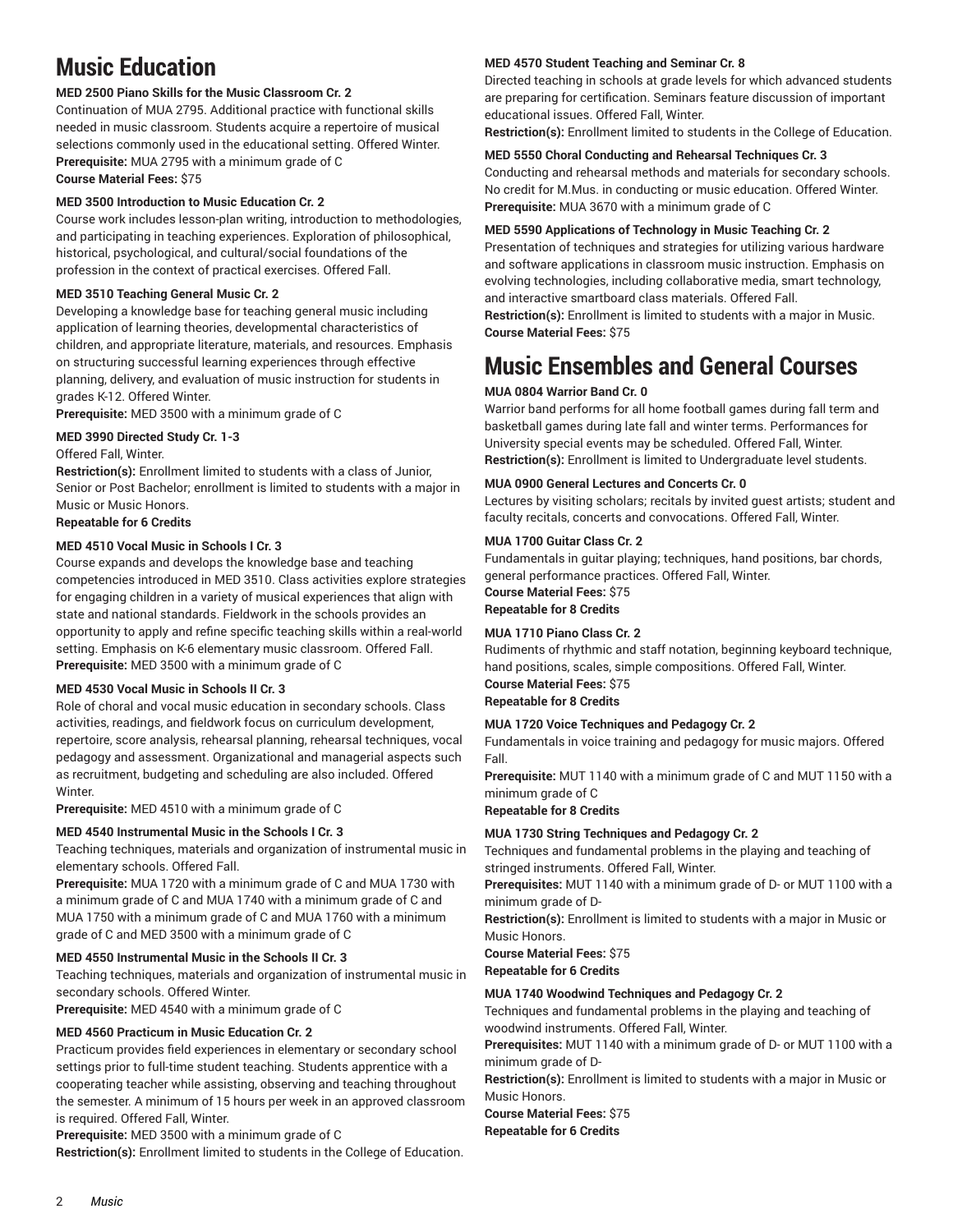### **MUA 1750 Brasswind Techniques and Pedagogy Cr. 2**

Techniques and fundamental problems in the playing and teaching of brasswind instruments. Offered Fall.

**Prerequisites:** MUT 1140 with a minimum grade of D- or MUT 1100 with a minimum grade of D-

**Restriction(s):** Enrollment is limited to students with a major in Music or Music Honors.

**Course Material Fees:** \$75 **Repeatable for 6 Credits**

### **MUA 1760 Percussion Techniques and Pedagogy Cr. 2**

Techniques and fundamental problems in the playing and teaching of percussion instruments. Offered Fall.

**Prerequisites:** MUT 1140 with a minimum grade of D- or MUT 1100 with a minimum grade of D-

**Restriction(s):** Enrollment is limited to students with a major in Music or Music Honors.

**Course Material Fees:** \$75

### **MUA 1795 Piano Skills I Cr. 2**

Repertoire, scales, sight reading, harmonization, and simple transpositions. Offered Every Term.

**Prerequisites:** MUA 1710 with a minimum grade of C

**Restriction(s):** Enrollment is limited to students with a major in Music or Music Honors; enrollment limited to students in the BA in Fine Arts or Bachelor of Music programs. **Course Material Fees:** \$75

### **MUA 2400 Survey of the Music Business Cr. 3**

Survey of music business and music business careers. Overview of economics of music industry. Examination of problems in cultural careers. Offered Winter.

### **MUA 2500 Music Technology Cr. 3**

Introductory class on music technology. Learn to recrod, edit, and export music using a computer. Learn the basics of audio hardware setup for music, multimedia, and classes. Offered Every Term.

**Course Material Fees:** \$75

### **MUA 2510 Studio Recording Techniques Cr. 2**

Learn techniques of multi-track recording. Students will learn how to observe and understand equipment in a professional recording studio. Offered Fall.

**Prerequisite:** MUA 2500 with a minimum grade of C **Restriction(s):** Enrollment is limited to students with a major in Music or Music Honors.

**Course Material Fees:** \$75

### **MUA 2530 Electronic Music Synthesis Cr. 3**

Learn to create sounds by manipulating electronic signals. Topics incllude fundamentals of synthesizers, theories of digital signal processing, and principle of sound design. Offered Fall. **Prerequisite:** MUA 2500 with a minimum grade of C **Course Material Fees:** \$75

### **MUA 2720 Voice Class Cr. 2**

Fundamentals in voice training. Correct breathing: tone placement: articulation vocalises. Offered Fall, Winter. **Repeatable for 8 Credits**

### **MUA 2795 Piano Skills II Cr. 2**

Continuation of MUA 1795; development of basic piano skills to a higher level. Offered Winter, Spring/Summer.

**Prerequisite:** MUA 1795 with a minimum grade of C

**Restriction(s):** Enrollment is limited to students with a major in Music; enrollment limited to students in the BA in Fine Arts or Bachelor of Music programs.

**Course Material Fees:** \$75

### **MUA 2800 University Bands Cr. 1** . Offered Fall, Winter. **Course Material Fees:** \$30 **Repeatable for 99 Credits**

## **MUA 2802 Chamber Winds Cr. 1**

Offered Fall, Winter. **Course Material Fees:** \$25 **Repeatable for 10 Credits**

### **MUA 2804 Warrior Band Cr. 1**

Warrior band performs for all home football games during fall term and basketball games during late fall and winter terms. Performances for University special events may be scheduled. Offered Fall, Winter. **Restriction(s):** Enrollment is limited to Undergraduate level students. **Course Material Fees:** \$30

**Repeatable for 8 Credits**

### **MUA 2806 Campus Band Cr. 0**

Co-curricular concert band open to all University students. Campus Band performs one formal concert during winter term. Performances for University special events may be scheduled. Offered Winter. **Restriction(s):** Enrollment is limited to Undergraduate level students. **Course Material Fees:** \$30

**MUA 2810 University Symphony Orchestra Cr. 1** Offered Fall, Winter. **Course Material Fees:** \$30 **Repeatable for 99 Credits**

**MUA 2820 Jazz Big Band Cr. 1** Offered Fall, Winter. **Course Material Fees:** \$30 **Repeatable for 99 Credits**

### **MUA 2822 Jazz Guitar Ensemble Cr. 1**

Large ensemble for jazz guitar majors/principals. Offered Every Term. **Restriction(s):** Enrollment is limited to students with a major in Music or Music Honors. **Course Material Fees:** \$30 **Repeatable for 99 Credits**

### **MUA 2824 Jazztet Cr. 1**

Select ensemble for jazz majors. Offered Every Term. **Restriction(s):** Enrollment is limited to students with a major in Music or Music Honors. **Course Material Fees:** \$25 **Repeatable for 10 Credits**

### **MUA 2826 Jazz Combos Cr. 1**

Small ensemble for jazz majors. Offered Every Term. **Restriction(s):** Enrollment is limited to students with a major in Music or Music Honors. **Course Material Fees:** \$25 **Repeatable for 10 Credits**

### **MUA 2830 Men's Glee Club Cr. 1**

Music majors must enroll for one credit to satisfy degree requirements. Offered Fall, Winter. **Course Material Fees:** \$20 **Repeatable for 99 Credits**

**MUA 2840 Choral Union Cr. 1** Offered Fall, Winter. **Course Material Fees:** \$30 **Repeatable for 99 Credits**

**MUA 2850 Concert Chorale Cr. 1** Offered Fall, Winter. **Course Material Fees:** \$30 **Repeatable for 99 Credits**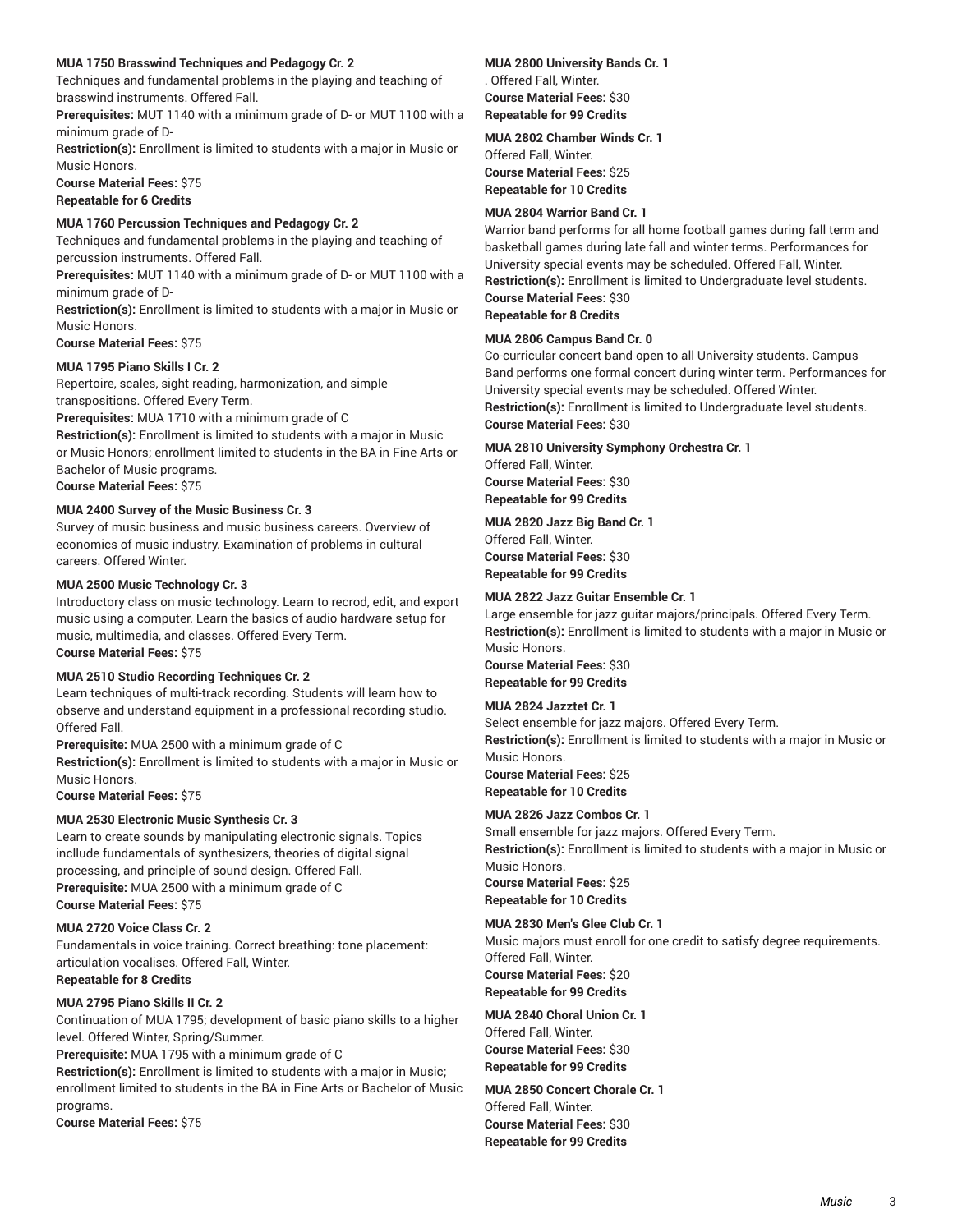**MUA 2860 Opera Workshop Cr. 1** Offered Fall, Winter. **Course Material Fees:** \$30 **Repeatable for 10 Credits**

**MUA 2870 Women's Chorale Cr. 1** Offered Fall, Winter. **Course Material Fees:** \$25 **Repeatable for 99 Credits**

### **MUA 2880 Chamber Music and Special Ensembles Cr. 1**

All forms including: flute ensemble, percussion ensemble, string trios and quartets, small wind or brass ensembles, and mixed ensembles. Offered Fall, Winter.

**Restriction(s):** Enrollment is limited to students with a major in Music. **Course Material Fees:** \$25

### **Repeatable for 10 Credits**

### **MUA 2891 Electronic Music Ensemble Cr. 1**

Learn to play electronic instruments in an ensemble. Current and vintage electronic instruments as well as approved traditional instruments are being used to perform contemporary electronic music repertoire. Offered Fall, Winter.

**Prerequisite:** MUA 2500 with a minimum grade of C or MUA 2530 with a minimum grade of C

**Course Material Fees:** \$75 **Repeatable for 2 Credits**

### **MUA 3500 Music IP and Stakeholders Cr. 3**

Exploration of intellectual property and music law, including copyright, contracts, music licensing, and negotiation. In-depth examination of relationships between stakeholder entities. Offered Fall. **Prerequisite:** MUA 2400 with a minimum grade of C

### **MUA 3510 Mixing and Mastering Cr. 2**

Students will learn project management skills through proper session documentation and billing. Topics include surround sound mixing, live sound, and large ensemble production techniques. Offered Winter. **Prerequisite:** MUA 2510 with a minimum grade of C

### **Course Material Fees:** \$75

### **MUA 3530 Advanced Music Synthesis Cr. 3**

Covers the basics of audio programming using text-based audio applications. Students will learn to create their own plugins and software synthesizers. Offered Winter.

**Prerequisite:** MUA 2530 with a minimum grade of C **Course Material Fees:** \$75

### **MUA 3550 Advanced Studio Techniques Cr. 2**

Examines project management skills through proper session documentation and billing. Topics include surround sound mixing, live sound, and large ensemble production techniques. Offered Fall. **Prerequisite:** MUA 3510 with a minimum grade of C **Course Material Fees:** \$75

### **MUA 3670 Conducting Techniques I Cr. 2**

Rudiments of conducting; special attention to baton techniques. Offered Fall.

**Prerequisite:** MUT 2160 with a minimum grade of C and MUT 2170 with a minimum grade of C

### **MUA 3680 Conducting Techniques II Cr. 2**

Continuation of MUA 3670. Score reading and rehearsal techniques. Offered Winter.

**Prerequisite:** MUA 3670 with a minimum grade of C

### **MUA 3795 Advanced Piano Skills Cr. 2**

Continuation of MUA 2795; emphasis on jazz skills and styles. Offered Fall.

**Prerequisite:** MUA 2795 with a minimum grade of C **Restriction(s):** Enrollment limited to students in the Bachelor of Music program.

**Course Material Fees:** \$75

### **MUA 3990 Directed Study Cr. 1-3**

Individualized research and work in a particular aspect of music under the supervision of a faculty member. Offered Fall, Winter.

**Restriction(s):** Enrollment limited to students with a class of Junior or Senior; enrollment is limited to students with a major, minor, or concentration in Music or Music Honors. **Repeatable for 6 Credits**

#### **MUA 4000 Marketing and Artist Management in Music Cr. 3**

Artist management theory and practice. The application of product, sales, and brand marketing to the artists, stakeholders and products created in the for and non-profit music industry. Offered Winter. **Prerequisite:** MUA 3500 with a minimum grade of C

#### **MUA 4010 Audio Electronics Cr. 3**

Examines practical electronics for music production and electronic music composition. Topics include basic electronics, building and repairing audio equipments, and building analog and digital signal processors and synthesizers. Offered Fall.

**Prerequisites:** (MAT 1050 with a minimum grade of C and MUA 3510 with a minimum grade of C) or MUA 3530 with a minimum grade of C

#### **MUA 4020 Theories of Electronic Music Cr. 3**

Covers advanced digital theories of electronic music synthesis and production. Topics include digital signal processing, advanced audio programming, interactive audio, and audio synthesis. Offered Fall. **Prerequisite:** MUA 3510 with a minimum grade of C or MUA 3530 with a minimum grade of C

### **MUA 4030 Sound Design for Visual Media Cr. 3**

Covers sound design and audio treatment for visual media. Topics include research and creation of sound for film, web, sound libraries, instructional technology, sound installations, and non-linear sound design (video games). Offered Winter.

**Prerequisite:** MUA 3510 with a minimum grade of C or MUA 3530 with a minimum grade of C

### **MUA 4040 Electroacoustic Music Cr. 3**

Introduces techniques, aesthetics, and composition of electroacoustic music. Topics include analytical techniques for electronic music, creative usage of audio hardward and software, and advanced electroacoustic music performance. Offered Fall.

**Prerequisite:** MUA 3510 with a minimum grade of C or MUA 3530 with a minimum grade of C

### **MUA 4500 Music Entrepreneurship and Leadership Cr. 3**

Exploration of entrepreneurship, the practice of entrepreneurial skills, arts leadership elements and skills, and basic organizational design in the context of the music industry. Offered Winter.

**Prerequisite:** MUA 3500 with a minimum grade of C

#### **MUA 4620 Music Business Internship Cr. 1-3**

Directly supervised professional experience in the music and creative arts industries and related fields (marketing, management, publicity, public relations, and live performance). Offered Every Term.

**Prerequisite:** MUA 2400 with a minimum grade of C

**Restriction(s):** Enrollment limited to students in the Bachelor of Music program.

#### **Repeatable for 6 Credits**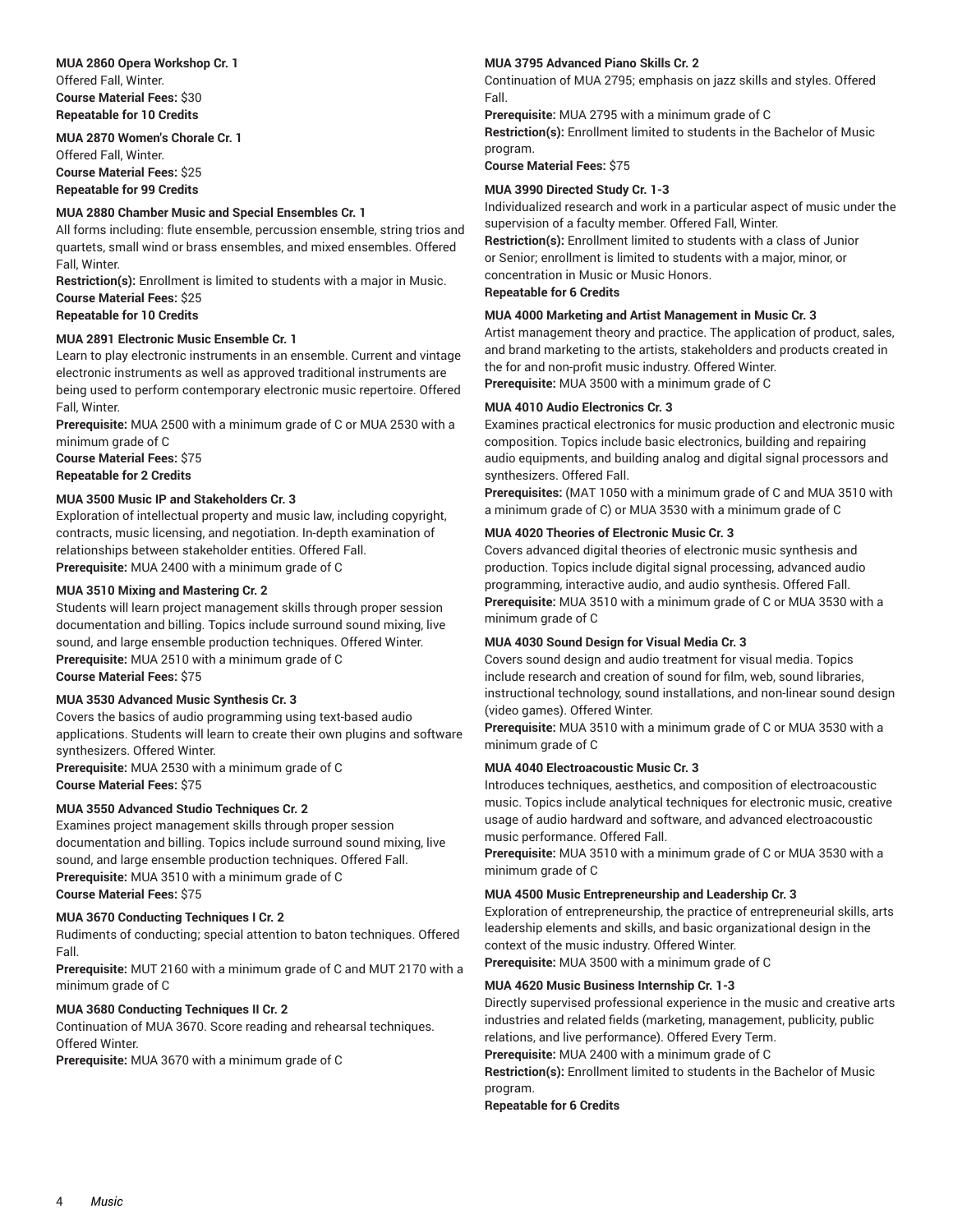### **MUA 4650 Directed Study: Internships Cr. 1-3**

Directly supervised professional experience in the music and creative arts industries and related fields (marketing, music technology, recording, publicity, public relations). Offered Every Term.

**Restriction(s):** Enrollment is limited to students with a major in Music; enrollment limited to students in the Bachelor of Music program. **Repeatable for 6 Credits**

### **MUA 4950 Music Technology Senior Project Cr. 1**

Students will create a large-scale, long-term project that demonstrates the skills learned in the music technology classes. Offered Winter. **Prerequisite:** MUA 4650 (may be taken concurrently) with a minimum grade of C

### **MUA 4990 BA Project Cr. 2**

Directed study leading to completion of the B.A. project in music. Offered Fall, Winter.

**Restriction(s):** Enrollment limited to students with a class of Senior; enrollment is limited to students with a major, minor, or concentration in Music or Music Honors; enrollment limited to students in a Bachelor of Arts degree.

**Equivalent:** MUH 4990, MUT 4990

### **MUA 5690 Stage Band Direction Cr. 1**

Techniques of big-band direction in a jazz medium. Offered for undergraduate credit only. Offered Fall, Winter. **Prerequisite:** MUA 3670 with a minimum grade of C **Restriction(s):** Enrollment is limited to Undergraduate level students. **Repeatable for 3 Credits**

### **MUA 5800 Strategy and Organization in Music Cr. 3**

Strategic management, organizational behavior, and organizational structures in the for and non-profit music industry with a term-long consulting project for an external client. Offered Fall.

**Prerequisite:** MUA 3500 with a minimum grade of C **Course Material Fees:** \$50

### **MUA 5900 Music Industry Seminar Cr. 1**

Real-world experience running and operating a record label by sourcing recorded music products to release. Practice in legal, business, and industry norms. Significant out-of-classroom work is expected. Offered Fall, Winter.

**Prerequisite:** MUA 3500 with a minimum grade of C and MUA 4000 with a minimum grade of C

### **Repeatable for 4 Credits**

### **MUA 6500 Music IP and Stakeholders Cr. 3**

Exploration of intellectual property and music law, including copyright, contracts, music licensing, and negotiation. In-depth examination of relationships between stakeholder entities. Offered Fall.

### **MUA 6550 Marketing and Artist Management in Music Cr. 3**

Artist management theory and practice. The application of product, sales, and brand marketing to the artists, stakeholders and products created in the for and non-profit music industry. Offered Winter. **Prerequisite:** MUA 6500 with a minimum grade of C

### **MUA 6570 Music Entrepreneurship and Leadership Cr. 3**

Exploration of entrepreneurship, the practice of entrepreneurial skills, arts leadership elements and skills, and basic organizational design in the context of the music industry. Offered Winter. **Prerequisite:** MUA 6500 with a minimum grade of C

# <span id="page-4-0"></span>**Music History**

### **MUH 1340 Music Appreciation: World Music Cr. 3**

**Satisfies General Education Requirement:** Cultural Inquiry, Global Learning Inquiry, Visual Performing Arts

Introduction to the musical styles of Africa, Asia, South America, and the Middle East. Offered Every Term.

### **MUH 1345 Music Cultures Cr. 3**

**Satisfies General Education Requirement:** Cultural Inquiry, Global Learning Inquiry, Visual Performing Arts

Indigenous musics and cultures of Asia, Africa and the Americas; emphasis on features of the musics that have influenced Western art musics. Offered Winter.

**Restriction(s):** Enrollment is limited to students with a major in Music or Music Honors; enrollment limited to students in the BA in Fine Arts or Bachelor of Music programs.

### **MUH 1350 History of American Popular Music Cr. 3**

**Satisfies General Education Requirement:** Cultural Inquiry, Diversity Equity Incl Inquiry, Visual Performing Arts

History of American popular music from the early nineteenth century to the present. Political, economic, social, and cultural influences on music. Offered Winter.

### **MUH 1351 History and Styles of Rock and Roll Cr. 3**

**Satisfies General Education Requirement:** Cultural Inquiry, Diversity Equity Incl Inquiry, Visual Performing Arts

Exploration of American ""mainstream"" and ""subcultural"" popular music; focus on art, technology, business, cultural contexts. Offered Yearly.

### **MUH 1360 Women, Music, and Culture: Global, National & Regional Narratives Cr. 3**

This course explores the importance of narrative perspective, documentation, and publication in shaping cultural beliefs regarding women's musical roles historically and culturally, ultimately reflecting the inherent challenges women have faced in "musical" arenas of diversity, equity, struggles of feminism and musical inclusivity. Offered Every Term.

### **MUH 1370 Music Appreciation: Beginnings to the Present Cr. 3 Satisfies General Education Requirement:** Cultural Inquiry, Global Learning Inquiry, Visual Performing Arts

Survey of Western music from its beginnings to the present. Developing musical understanding and critical listening skills by focusing on major composers and styles, and by concentrating on social, political and cultural influences. Offered Every Term.

### **MUH 2210 African American Music History: A Detroit Perspective Cr. 3**

**Satisfies General Education Requirement:** Diversity Equity Incl Inquiry A chronological survey of the various genres of music created by African Americans in the United States and a discussion of the contributions of Black Detroit musicians to this history. Offered Intermittently.

### **MUH 3310 Music History and Literature I Cr. 3**

Survey of the most important developments in western music history from antiquity to 1700. Concentration on major composers and styles, as well as on significant historical, philosophical, artistic and cultural influences. Offered Fall.

**Prerequisite:** MUT 1160 with a minimum grade of C and MUH 1345 with a minimum grade of C

**Restriction(s):** Enrollment is limited to students with a major in Music or Music Honors; enrollment limited to students in a Bachelor of Arts or Bachelor of Music degrees.

### **MUH 3320 Music History and Literature II Cr. 3**

Survey of important developments in western music history from 1700 to 1900. Concentration on major composers and styles, as well as on significant historical, philosophical, artistic and cultural influences. Offered Winter.

**Prerequisite:** MUT 1160 with a minimum grade of C and MUH 1345 with a minimum grade of C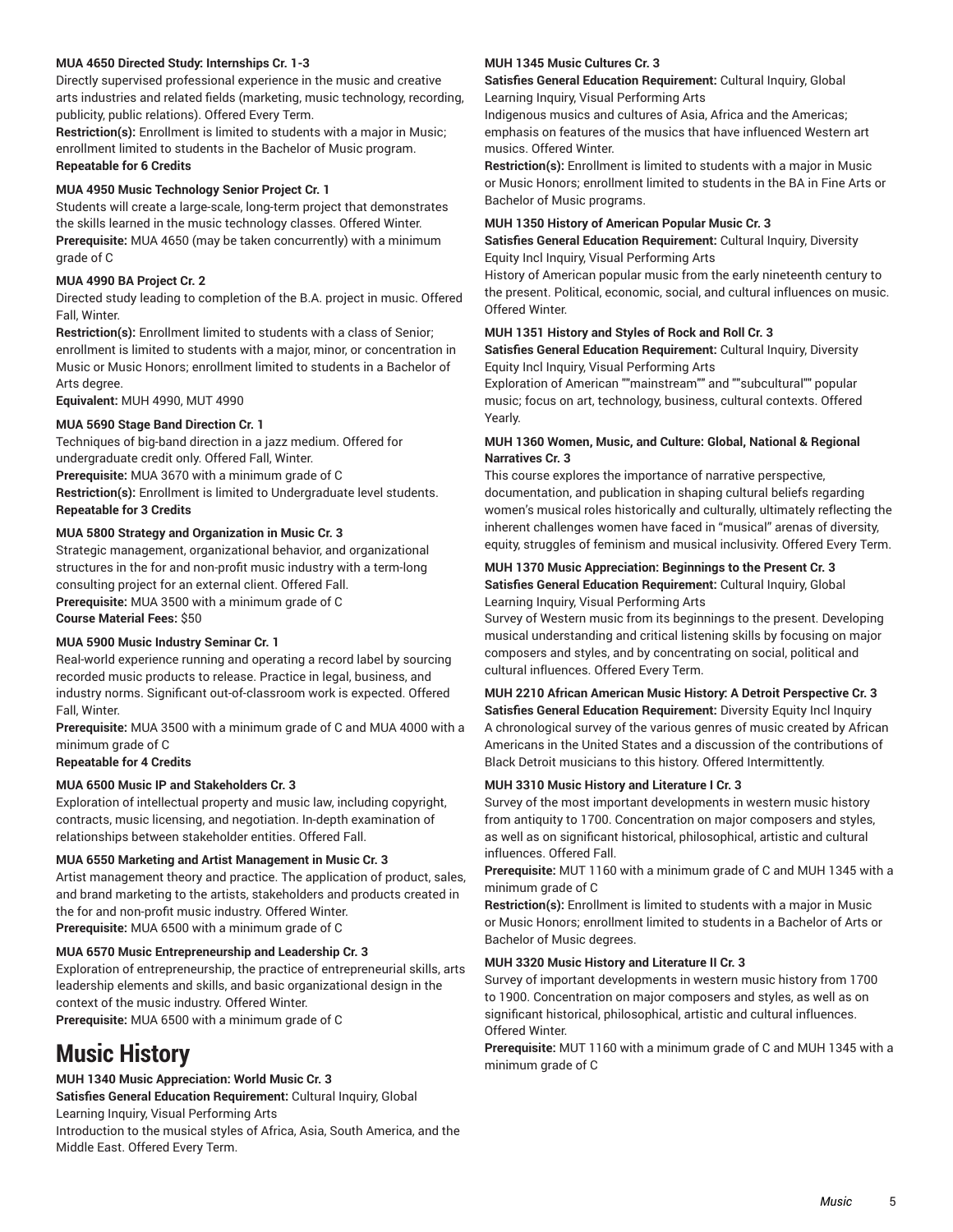### **MUH 3330 Music History and Literature III Cr. 3**

**Satisfies General Education Requirement:** Writing Intensive Competency Survey of important developments in western music history from 1900 to the present time. Concentration on major composers and styles, as well as on significant historical, philosophical, artistic and cultural influences. Offered Fall.

**Prerequisite:** MUT 1160 with a minimum grade of C and MUH 1345 with a minimum grade of C

### **MUH 3360 Jazz History Cr. 3**

**Satisfies General Education Requirement:** Diversity Equity Incl Inquiry Survey of major developments in jazz from its beginnings to the present. Offered Fall.

**Restriction(s):** Enrollment is limited to Undergraduate level students.

#### **MUH 3380 American Music Cr. 3**

**Satisfies General Education Requirement:** Cultural Inquiry A survey of American music in its many forms. Social, cultural, and philosophical issues are considered alongside the music and its relationship to other arts. Offered Intermittently.

**Prerequisites:** ENG 1020 with a minimum grade of C, ENG 1020 with a minimum grade of P, ENG 1050 with a minimum grade of C, College Level Exam Program with a test score minimum of BC-BD, (AA) Exempt from Gen Ed MACRAO with a test score minimum of 100, Michigan Transfer Agreement with a test score minimum of 100, or (BA) Competencies Waiver with a test score minimum of 100

### **MUH 3990 Directed Study Cr. 1-3**

Individualized research and work in music history or literature under the supervision of a faculty member. Offered Fall, Winter.

**Restriction(s):** Enrollment limited to students with a class of Junior or Senior; enrollment is limited to students with a major, minor, or concentration in Music or Music Honors.

### **Repeatable for 6 Credits**

### **MUH 4990 BA Project Cr. 2**

Directed study leading to completion of the B.A. project in music. Offered Fall, Winter.

**Restriction(s):** Enrollment limited to students with a class of Senior; enrollment is limited to students with a major in Music or Music Honors; enrollment limited to students in a Bachelor of Arts degree. **Equivalent:** MUA 4990, MUT 4990

### **MUH 5300 Music Research Cr. 3**

Music bibliography and research techniques. Offered for graduate credit only. Offered Fall.

**Restriction(s):** Enrollment is limited to students with a major in Music or Music Honors.

### **MUH 5315 Special Topics in Music History Cr. 3**

In-depth study of such topics as the historical development of opera and oratorio, symphonic or chamber music styles, or specialized study of individual composers. Course may be repeated when topics change. Offered for undergraduate credit only. Offered Intermittently. **Restriction(s):** Enrollment is limited to Undergraduate level students. **Repeatable for 6 Credits**

### **MUH 5340 Survey of World Music Cr. 3**

### **Satisfies General Education Requirement:** Cultural Inquiry, Global Learning Inquiry

Musical expressions of five or six non-European cultures en route to a better understanding of the peoples themselves. Attention given to biases, culturally-determined learning patterns, and aesthetics. No credit for graduate degrees in music. Offered Fall, Winter.

### **MUH 5350 Performance Literature and Pedagogy Cr. 3**

Survey of solo and chamber repertoire from the Renaissance to the present, for students' major performance areas. No credit for graduate degrees in music. Offered Yearly.

### **MUH 5360 Jazz History Cr. 3**

Survey of major developments in jazz from its beginnings to the present. Offered for graduate credit only. Offered Fall.

**Restriction(s):** Enrollment is limited to Graduate level students.

#### **MUH 5370 Diction and Song Literature I Cr. 3**

Singers' diction in Italian, Latin, French and Spanish; methodologies, solo and chamber repertoire in these languages. No credit for M.Mus. degree in vocal performance. Offered Every Other Year.

**Restriction(s):** Enrollment is limited to students with a major in Music, Music Honors, Theatre or Theatre Honors.

### **MUH 5380 Diction and Song Literature II Cr. 3**

Singers' diction in German, Hebrew, Russian and English; methodologies, solo and chamber repertoire in these languages. No credit for M.Mus. degree in vocal performance. Offered Every Other Year. **Prerequisite:** MUH 5370 with a minimum grade of C **Restriction(s):** Enrollment is limited to students with a major in Music, Music Honors, Theatre or Theatre Honors.

#### **MUH 5993 Writing Intensive Course in Music Cr. 0**

**Satisfies General Education Requirement:** Writing Intensive Competency Disciplinary writing assignments under the direction of a faculty member. Satisfies the University General Education Writing Intensive Course in the Major requirement. Required for majors. Offered Fall, Winter. **Prerequisites:** AFS 2390 with a minimum grade of C, ENG 2390 with a minimum grade of C, ENG 3010 with a minimum grade of C, ENG 3020 with a minimum grade of C, or ENG 3050 with a minimum grade of C **Restriction(s):** Enrollment is limited to Undergraduate level students.

#### **MUH 6315 Seminar in Music History Cr. 3**

Interdisciplinary seminar, open to non-music majors, examining diverse themes and critical methods in music history and literature. Research projects. Specific focus changes regularly, see Department of Music. No credit for graduate degrees in music. Offered Fall, Winter. **Restriction(s):** Enrollment is limited to Graduate level students. **Repeatable for 15 Credits**

# <span id="page-5-0"></span>**Music Private Instruction**

Private instruction in instruments and voice are required in all B.A. and B.Mus. concentrations. The courses listed below and titled: Secondary Instruction, MUP 1xx5 and 3xx5, are available for 1 credit each and are intended for students studying secondary instruments as required in the concentrations: Theory/ Composition, Instrumental Music Education, Vocal Music Education, and Performance. The courses listed below and titled: Principal Instruction, MUP 1xx1-1xx4 and 3xx1-3xx4, are available for 1 credit each and are intended for students studying principal instruments as required in the concentrations: B.A. in music, Theory/ Composition, Instrumental Music Education, Vocal Music Education, Music Business, Music Technology, and Jazz Studies. All students must successfully pass a junior-standing jury for permission to continue principal elections at the 3xxx level.

The courses listed in the following table under Major Private Instruction, MUP 2xxx and 4xxx, are available for three credits each and are intended for students studying major instruments as required in the senior year of the jazz studies concentration and all performance concentrations. All students must successfully pass a junior-standing jury for permission to continue elections at the 4xxx level.

**Corequisite:** Students enrolled in MUP Private Instruction must concurrently register in an appropriate major ensemble selected from the following:

| Code            | Title                         | <b>Credits</b> |
|-----------------|-------------------------------|----------------|
| MUA 2800        | University Bands              |                |
| <b>MUA 2810</b> | University Symphony Orchestra |                |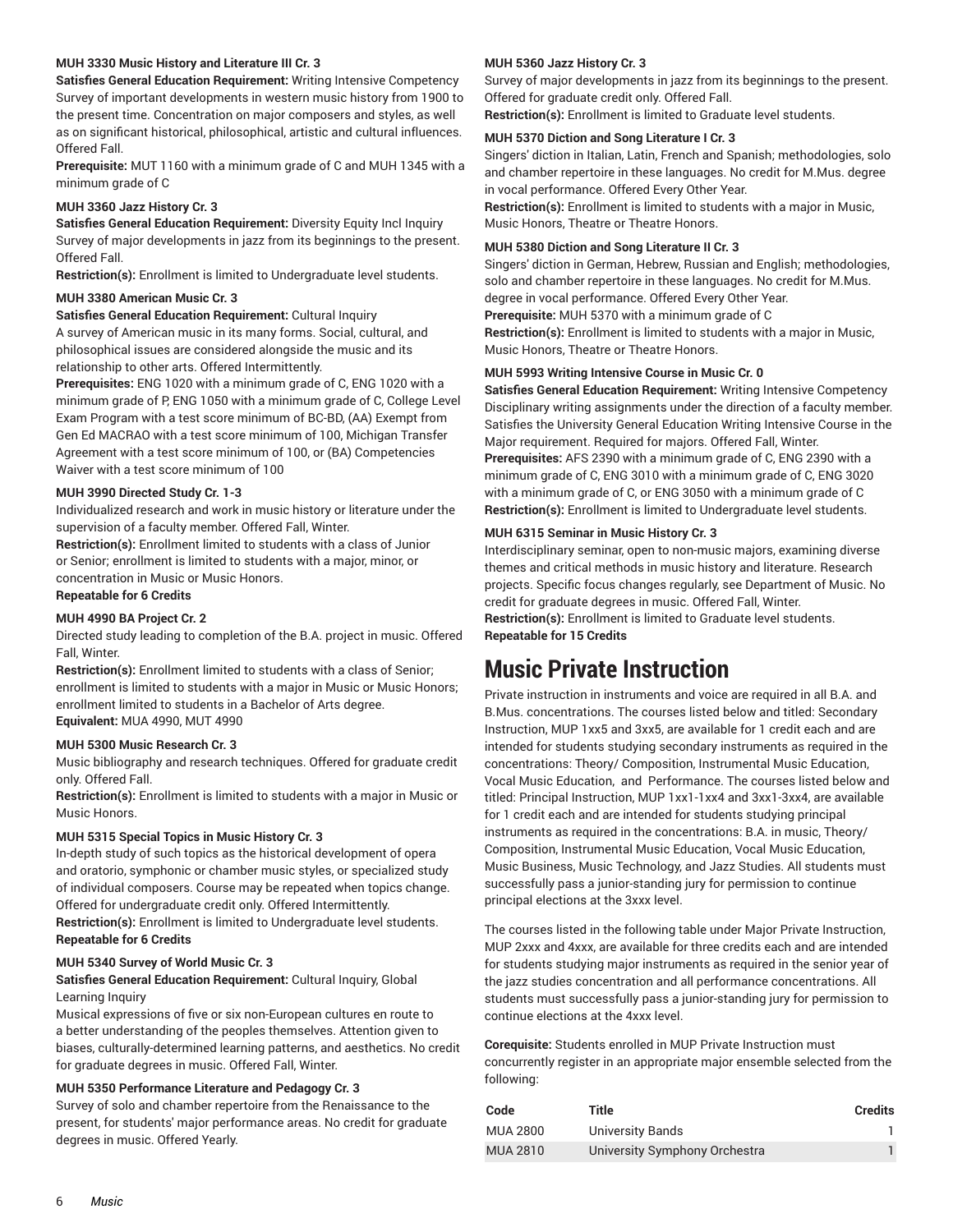| MUA 2820        | Jazz Big Band          |  |
|-----------------|------------------------|--|
| <b>MUA 2822</b> | Jazz Guitar Ensemble   |  |
| MUA 2840        | <b>Choral Union</b>    |  |
| <b>MUA 2850</b> | <b>Concert Chorale</b> |  |

**Fees:** MUP courses have applied music fees as stated in the schedule of classes.

**MUP 1201 Organ: Principal Instruction Cr. 1** Offered Fall, Winter. **Course Material Fees:** \$500 **Repeatable for 2 Credits**

**MUP 1202 Organ: Principal Instruction Cr. 1** Offered Fall, Winter. **Prerequisite:** MUP 1201 with a minimum grade of C **Course Material Fees:** \$500 **Repeatable for 2 Credits**

**MUP 1203 Organ: Principal Instruction Cr. 1** Offered Fall, Winter. **Prerequisite:** MUP 1202 with a minimum grade of C **Course Material Fees:** \$500 **Repeatable for 2 Credits**

**MUP 1204 Organ: Principal Instruction Cr. 1** Offered Fall, Winter. **Prerequisite:** MUP 1203 with a minimum grade of C **Course Material Fees:** \$500 **Repeatable for 2 Credits**

**MUP 1205 Organ: Secondary Instruction Cr. 1** Offered Fall, Winter. **Course Material Fees:** \$300 **Repeatable for 4 Credits**

**MUP 1211 Piano: Principal Instruction Cr. 1** Offered Fall, Winter. **Course Material Fees:** \$500 **Repeatable for 2 Credits**

**MUP 1212 Piano: Principal Instruction Cr. 1** Offered Fall, Winter. **Prerequisite:** MUP 1211 with a minimum grade of C **Course Material Fees:** \$500 **Repeatable for 2 Credits**

**MUP 1213 Piano: Principal Instruction Cr. 1** Offered Fall, Winter. **Prerequisite:** MUP 1212 with a minimum grade of C **Course Material Fees:** \$500 **Repeatable for 2 Credits**

**MUP 1214 Piano: Principal Instruction Cr. 1** Offered Fall, Winter. **Prerequisite:** MUP 1213 with a minimum grade of C **Course Material Fees:** \$500 **Repeatable for 2 Credits**

**MUP 1215 Piano: Secondary Instruction Cr. 1** Offered Fall, Winter. **Course Material Fees:** \$300 **Repeatable for 4 Credits**

**MUP 1221 Voice: Principal Instruction Cr. 1** Offered Fall, Winter. **Course Material Fees:** \$500 **Repeatable for 2 Credits**

**MUP 1222 Voice: Principal Instruction Cr. 1** Offered Fall, Winter. **Prerequisite:** MUP 1221 with a minimum grade of C **Course Material Fees:** \$500 **Repeatable for 2 Credits**

**MUP 1223 Voice: Principal Instruction Cr. 1** Offered Fall, Winter. **Prerequisite:** MUP 1222 with a minimum grade of C **Course Material Fees:** \$500 **Repeatable for 2 Credits**

**MUP 1224 Voice: Principal Instruction Cr. 1** Offered Fall, Winter. **Prerequisite:** MUP 1223 with a minimum grade of C **Course Material Fees:** \$500 **Repeatable for 2 Credits**

**MUP 1225 Voice: Secondary Instruction Cr. 1** Offered Fall, Winter. **Course Material Fees:** \$300 **Repeatable for 4 Credits**

**MUP 1231 Strings: Principal Instruction Cr. 1** Offered Fall, Winter. **Course Material Fees:** \$500 **Repeatable for 2 Credits**

**MUP 1232 Strings: Principal Instruction Cr. 1** Offered Fall, Winter. **Prerequisite:** MUP 1231 with a minimum grade of C **Course Material Fees:** \$500 **Repeatable for 2 Credits**

**MUP 1233 Strings: Principal Instruction Cr. 1** Offered Fall, Winter. **Prerequisite:** MUP 1232 with a minimum grade of C **Course Material Fees:** \$500 **Repeatable for 2 Credits**

**MUP 1234 Strings: Principal Instruction Cr. 1** Offered Fall, Winter. **Prerequisite:** MUP 1233 with a minimum grade of C **Course Material Fees:** \$500 **Repeatable for 2 Credits**

**MUP 1235 Strings: Secondary Instruction Cr. 1** Offered Fall, Winter. **Course Material Fees:** \$300 **Repeatable for 4 Credits**

**MUP 1241 Woodwinds: Principal Instruction Cr. 1** Offered Fall, Winter. **Course Material Fees:** \$500 **Repeatable for 2 Credits**

**MUP 1242 Woodwinds: Principal Instruction Cr. 1** Offered Fall, Winter. **Prerequisite:** MUP 1241 with a minimum grade of C **Course Material Fees:** \$500 **Repeatable for 2 Credits**

**MUP 1243 Woodwinds: Principal Instruction Cr. 1** Offered Fall, Winter. **Prerequisite:** MUP 1242 with a minimum grade of C **Course Material Fees:** \$500 **Repeatable for 2 Credits**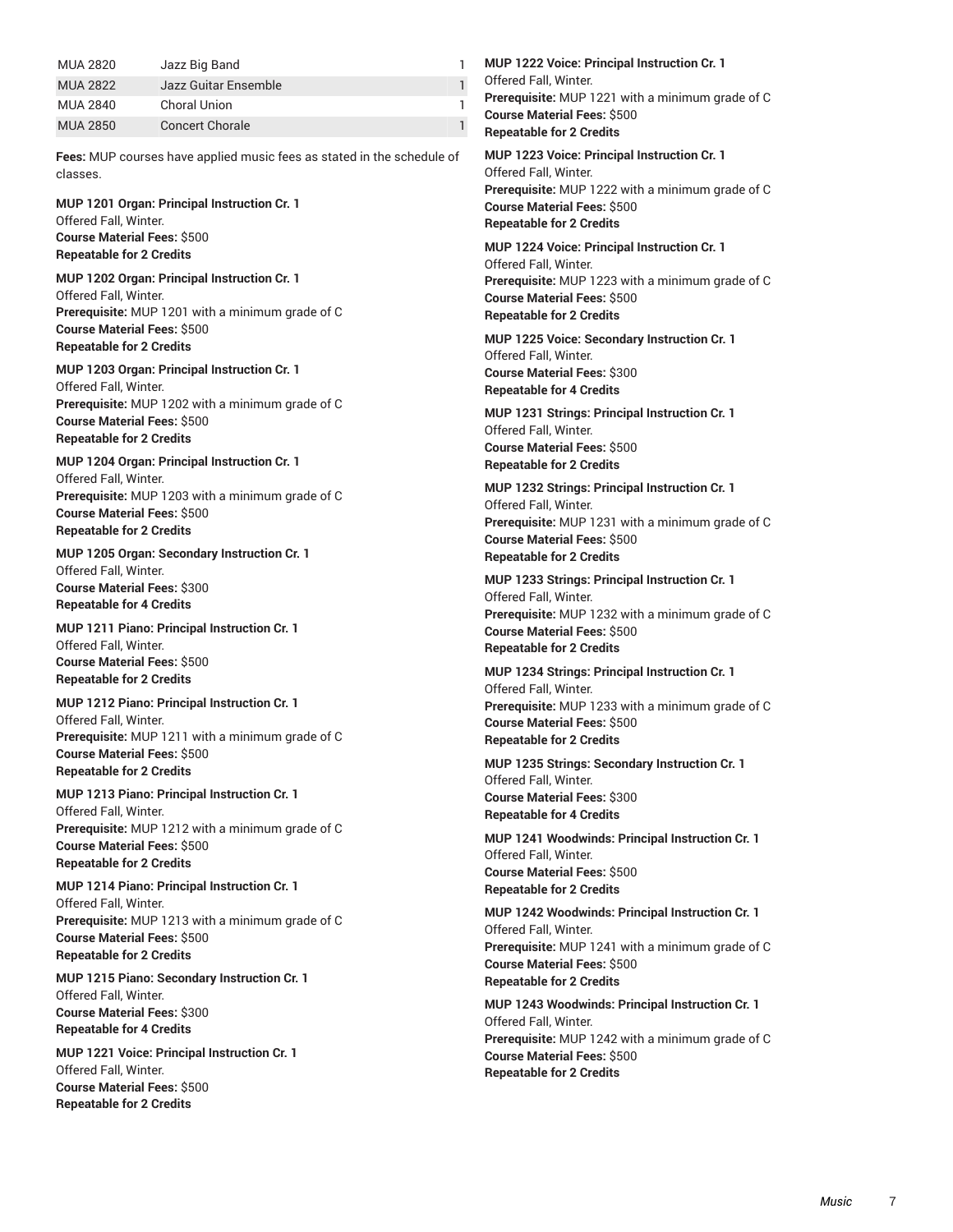**MUP 1244 Woodwinds: Principal Instruction Cr. 1** Offered Fall, Winter. **Prerequisite:** MUP 1243 with a minimum grade of C **Course Material Fees:** \$500 **Repeatable for 2 Credits**

**MUP 1245 Woodwinds: Secondary Instruction Cr. 1** Offered Fall, Winter. **Course Material Fees:** \$300 **Repeatable for 4 Credits**

**MUP 1251 Brasswinds: Principal Instruction Cr. 1** Offered Fall, Winter. **Course Material Fees:** \$500 **Repeatable for 2 Credits**

**MUP 1252 Brasswinds: Principal Instruction Cr. 1** Offered Fall, Winter. **Prerequisite:** MUP 1251 with a minimum grade of C **Course Material Fees:** \$500 **Repeatable for 2 Credits**

**MUP 1253 Brasswinds: Principal Instruction Cr. 1** Offered Fall, Winter. **Prerequisite:** MUP 1252 with a minimum grade of C **Course Material Fees:** \$500 **Repeatable for 2 Credits**

**MUP 1254 Brasswinds: Principal Instruction Cr. 1** Offered Fall, Winter. **Prerequisite:** MUP 1253 with a minimum grade of C **Course Material Fees:** \$500 **Repeatable for 2 Credits**

**MUP 1255 Brasswinds: Secondary Instruction Cr. 1** Offered Fall, Winter. **Course Material Fees:** \$300 **Repeatable for 4 Credits**

**MUP 1261 Percussion: Principal Instruction Cr. 1** Offered Fall, Winter. **Course Material Fees:** \$500 **Repeatable for 2 Credits**

**MUP 1262 Percussion: Principal Instruction Cr. 1** Offered Fall, Winter. **Prerequisite:** MUP 1261 with a minimum grade of C **Course Material Fees:** \$500 **Repeatable for 2 Credits**

**MUP 1263 Percussion: Principal Instruction Cr. 1** Offered Fall, Winter. **Prerequisite:** MUP 1262 with a minimum grade of C **Course Material Fees:** \$500 **Repeatable for 2 Credits**

**MUP 1264 Percussion: Principal Instruction Cr. 1** Offered Fall, Winter. **Prerequisite:** MUP 1263 with a minimum grade of C **Course Material Fees:** \$500 **Repeatable for 2 Credits**

**MUP 1265 Percussion: Secondary Instruction Cr. 1** Offered Fall, Winter. **Course Material Fees:** \$300 **Repeatable for 4 Credits**

**MUP 1271 Harp: Principal Instruction Cr. 1** Offered Fall, Winter. **Course Material Fees:** \$500 **Repeatable for 2 Credits**

**MUP 1272 Harp: Principal Instruction Cr. 1** Offered Fall, Winter. **Prerequisite:** MUP 1271 with a minimum grade of C **Course Material Fees:** \$500 **Repeatable for 2 Credits**

**MUP 1273 Harp: Principal Instruction Cr. 1** Offered Fall, Winter. **Prerequisite:** MUP 1272 with a minimum grade of C **Course Material Fees:** \$500 **Repeatable for 2 Credits**

**MUP 1274 Harp: Principal Instruction Cr. 1** Offered Fall, Winter. **Prerequisite:** MUP 1273 with a minimum grade of C **Course Material Fees:** \$500 **Repeatable for 2 Credits**

**MUP 1275 Harp: Secondary Instruction Cr. 1** Offered Fall, Winter. **Course Material Fees:** \$300 **Repeatable for 4 Credits**

**MUP 1281 Classic Guitar: Principal Instruction Cr. 1** Offered Fall, Winter. **Course Material Fees:** \$500 **Repeatable for 2 Credits**

**MUP 1282 Classic Guitar: Principal Instruction Cr. 1** Offered Fall, Winter. **Prerequisite:** MUP 1281 with a minimum grade of C **Course Material Fees:** \$500 **Repeatable for 2 Credits**

**MUP 1283 Classic Guitar: Principal Instruction Cr. 1** Offered Fall, Winter. **Prerequisite:** MUP 1282 with a minimum grade of C **Course Material Fees:** \$500 **Repeatable for 2 Credits**

**MUP 1284 Classic Guitar: Principal Instruction Cr. 1** Offered Fall, Winter. **Prerequisite:** MUP 1283 with a minimum grade of C **Course Material Fees:** \$500 **Repeatable for 2 Credits**

**MUP 1285 Classic Guitar: Secondary Instruction Cr. 1** Offered Fall, Winter. **Course Material Fees:** \$300 **Repeatable for 4 Credits**

**MUP 1321 Jazz Piano: Principal Instruction Cr. 1** Offered Fall, Winter. **Prerequisite:** MUA 2820 (may be taken concurrently) with a minimum grade of C or MUA 2822 (may be taken concurrently) with a minimum grade of C **Course Material Fees:** \$500 **Repeatable for 2 Credits**

**MUP 1322 Jazz Piano: Principal Instruction Cr. 1** Offered Fall, Winter. **Prerequisite:** MUP 1321 with a minimum grade of C and (MUA 2820 (may be taken concurrently) with a minimum grade of C or MUA 2822 (may be taken concurrently) with a minimum grade of C) **Course Material Fees:** \$500 **Repeatable for 2 Credits**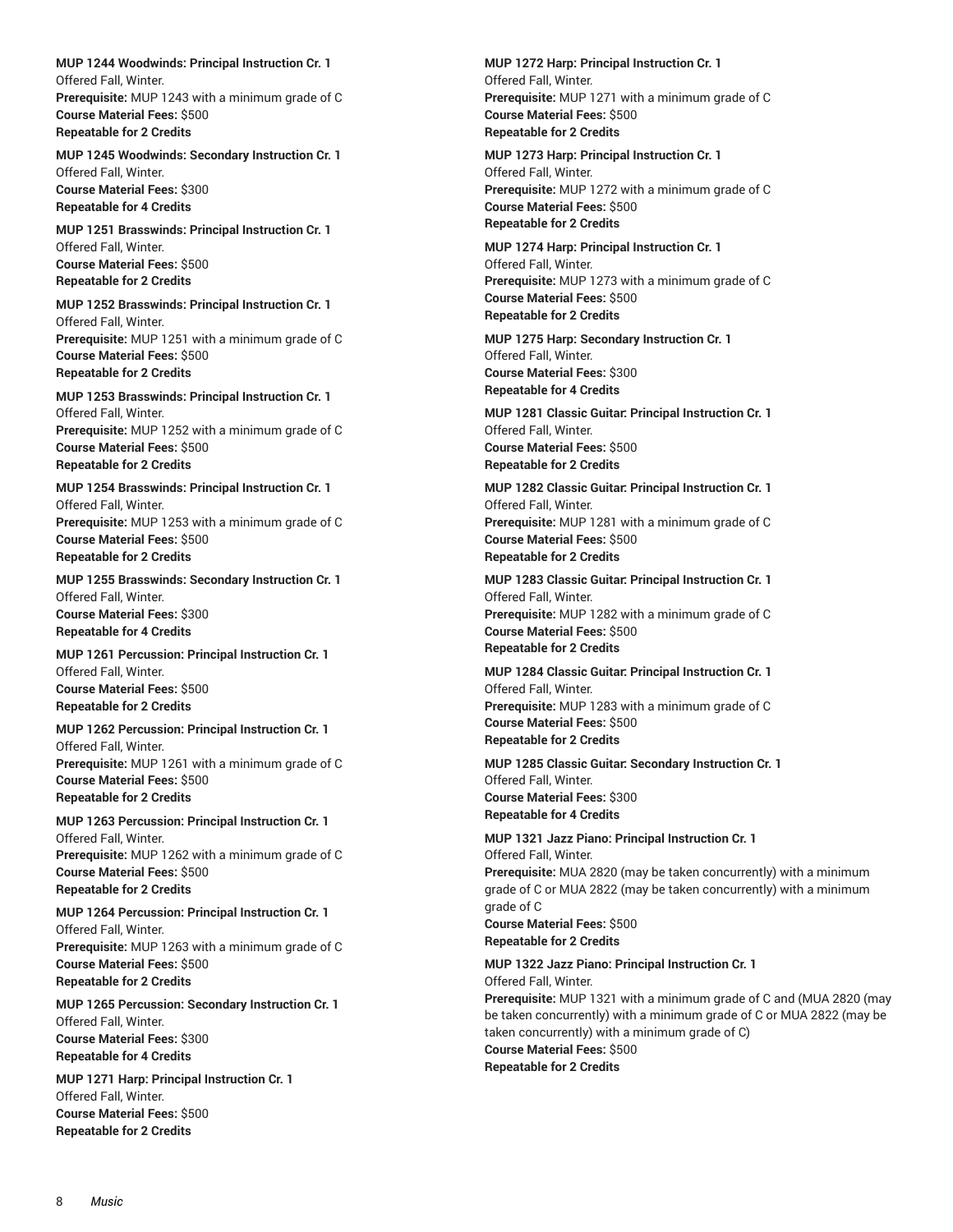### **MUP 1323 Jazz Piano: Principal Instruction Cr. 1**

Offered Fall, Winter.

**Prerequisite:** MUP 1322 with a minimum grade of C and (MUA 2820 (may be taken concurrently) with a minimum grade of C or MUA 2822 (may be taken concurrently) with a minimum grade of C)

### **Course Material Fees:** \$500

**Repeatable for 2 Credits**

### **MUP 1324 Jazz Piano: Principal Instruction Cr. 1**

Offered Fall, Winter.

**Prerequisite:** MUP 1323 with a minimum grade of C and (MUA 2820 (may be taken concurrently) with a minimum grade of C or MUA 2822 (may be taken concurrently) with a minimum grade of C)

### **Course Material Fees:** \$500

**Repeatable for 2 Credits**

**MUP 1325 Jazz Piano: Secondary Instruction Cr. 1**

Offered Fall, Winter.

**Course Material Fees:** \$300 **Repeatable for 4 Credits**

### **MUP 1331 Jazz Strings: Principal Instruction Cr. 1**

Offered Fall, Winter.

**Prerequisite:** MUA 2820 (may be taken concurrently) with a minimum grade of C or MUA 2822 (may be taken concurrently) with a minimum grade of C

**Course Material Fees:** \$500 **Repeatable for 2 Credits**

### **MUP 1332 Jazz Strings: Principal Instruction Cr. 1**

Offered Fall, Winter.

**Prerequisite:** MUP 1331 with a minimum grade of C and (MUA 2820 (may be taken concurrently) with a minimum grade of C or MUA 2822 (may be taken concurrently) with a minimum grade of C)

#### **Course Material Fees:** \$500 **Repeatable for 2 Credits**

### **MUP 1333 Jazz Strings: Principal Instruction Cr. 1**

Offered Fall, Winter.

**Prerequisite:** MUP 1332 with a minimum grade of C and (MUA 2820 (may be taken concurrently) with a minimum grade of C or MUA 2822 (may be taken concurrently) with a minimum grade of C)

**Course Material Fees:** \$500

**Repeatable for 2 Credits**

### **MUP 1334 Jazz Strings: Principal Instruction Cr. 1**

Offered Fall, Winter.

**Prerequisite:** MUP 1333 with a minimum grade of C and (MUA 2820 (may be taken concurrently) with a minimum grade of C or MUA 2822 (may be taken concurrently) with a minimum grade of C)

**Course Material Fees:** \$500 **Repeatable for 2 Credits**

### **MUP 1335 Jazz Strings: Secondary Instruction Cr. 1**

Offered Fall, Winter. **Course Material Fees:** \$300 **Repeatable for 4 Credits**

### **MUP 1341 Jazz Woodwinds: Principal Instruction Cr. 1**

Offered Fall, Winter.

**Prerequisite:** MUA 2820 (may be taken concurrently) with a minimum grade of C or MUA 2822 (may be taken concurrently) with a minimum grade of C

**Course Material Fees:** \$500 **Repeatable for 2 Credits**

### **MUP 1342 Jazz Woodwinds: Principal Instruction Cr. 1** Offered Fall, Winter.

**Prerequisite:** MUP 1341 with a minimum grade of C and (MUA 2820 (may be taken concurrently) with a minimum grade of C or MUA 2822 (may be taken concurrently) with a minimum grade of C) **Course Material Fees:** \$500

### **Repeatable for 2 Credits**

### **MUP 1343 Jazz Woodwinds: Principal Instruction Cr. 1** Offered Fall, Winter.

**Prerequisite:** MUP 1342 with a minimum grade of C and (MUA 2820 (may be taken concurrently) with a minimum grade of C or MUA 2822 (may be taken concurrently) with a minimum grade of C)

#### **Course Material Fees:** \$500 **Repeatable for 2 Credits**

### **MUP 1344 Jazz Woodwinds: Principal Instruction Cr. 1**

Offered Fall, Winter.

**Prerequisite:** MUP 1343 with a minimum grade of C and (MUA 2820 (may be taken concurrently) with a minimum grade of C or MUA 2822 (may be taken concurrently) with a minimum grade of C)

**Course Material Fees:** \$500

### **Repeatable for 2 Credits**

**MUP 1345 Jazz Woodwinds: Secondary Instruction Cr. 1**

Offered Fall, Winter. **Course Material Fees:** \$300 **Repeatable for 4 Credits**

# **MUP 1351 Jazz Brasswinds: Principal Instruction Cr. 1**

Offered Fall, Winter.

**Prerequisite:** MUA 2820 (may be taken concurrently) with a minimum grade of C or MUA 2822 (may be taken concurrently) with a minimum grade of C

**Course Material Fees:** \$500 **Repeatable for 2 Credits**

### **MUP 1352 Jazz Brasswinds: Principal Instruction Cr. 1** Offered Fall, Winter.

**Prerequisite:** MUP 1351 with a minimum grade of C and (MUA 2820 (may be taken concurrently) with a minimum grade of C or MUA 2822 (may be taken concurrently) with a minimum grade of C)

**Course Material Fees:** \$500 **Repeatable for 2 Credits**

# **MUP 1353 Jazz Brasswinds: Principal Instruction Cr. 1**

Offered Fall, Winter.

**Prerequisite:** MUP 1352 with a minimum grade of C and (MUA 2820 (may be taken concurrently) with a minimum grade of C or MUA 2822 (may be taken concurrently) with a minimum grade of C)

**Course Material Fees:** \$500 **Repeatable for 2 Credits**

### **MUP 1354 Jazz Brasswinds: Principal Instruction Cr. 1**

Offered Fall, Winter.

**Prerequisite:** MUP 1353 with a minimum grade of C and (MUA 2820 (may be taken concurrently) with a minimum grade of C or MUA 2822 (may be taken concurrently) with a minimum grade of C)

**Course Material Fees:** \$500

**Repeatable for 2 Credits**

### **MUP 1355 Jazz Brasswinds: Secondary Instruction Cr. 1** Offered Fall, Winter.

**Course Material Fees:** \$300 **Repeatable for 4 Credits**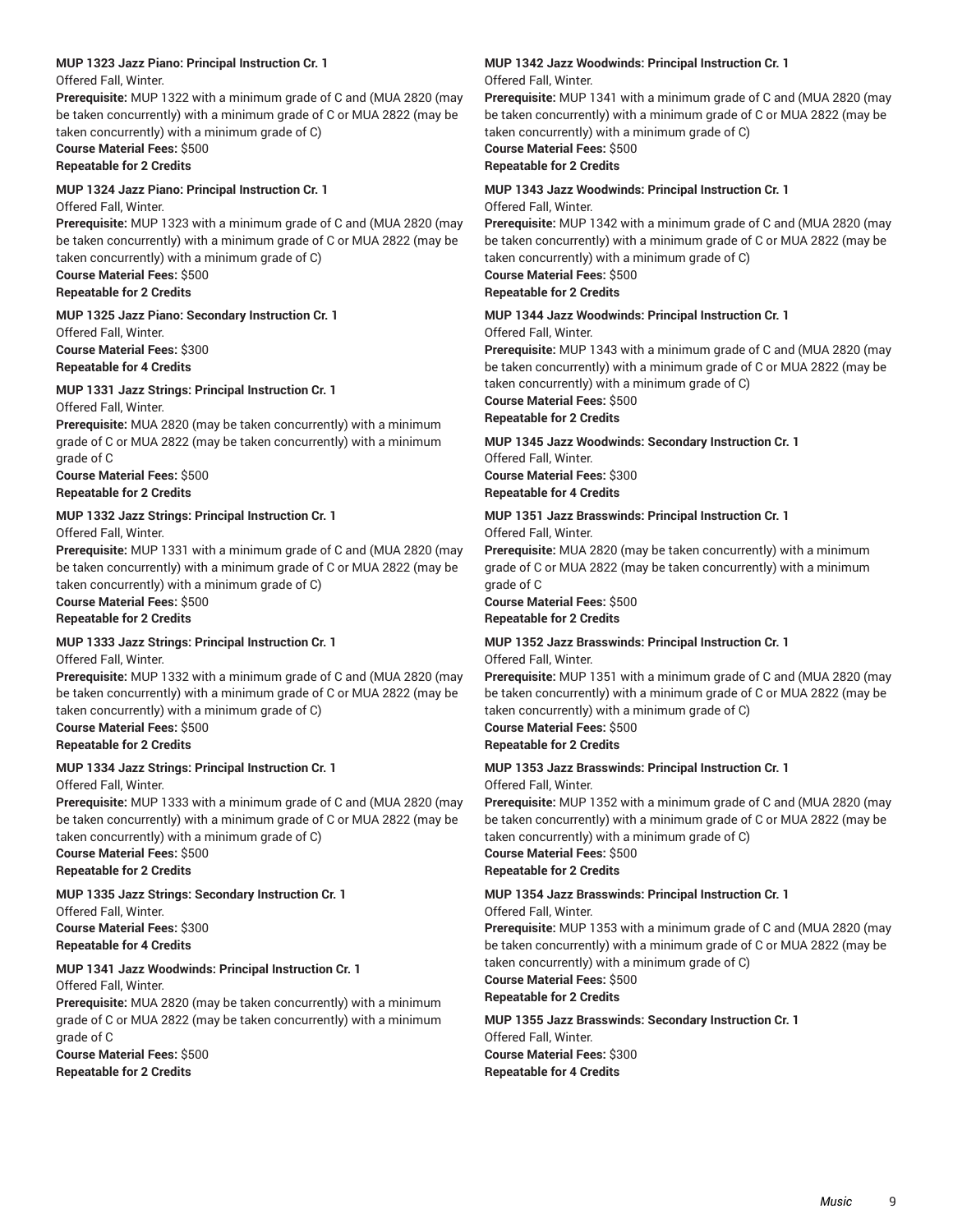### **MUP 1361 Jazz Percussion: Principal Instruction Cr. 1**

Offered Fall, Winter.

**Prerequisite:** MUA 2820 (may be taken concurrently) with a minimum grade of C or MUA 2822 (may be taken concurrently) with a minimum grade of C

**Course Material Fees:** \$500 **Repeatable for 2 Credits**

### **MUP 1362 Jazz Percussion: Principal Instruction Cr. 1**

Offered Fall, Winter.

**Prerequisite:** MUP 1361 with a minimum grade of C and (MUA 2820 (may be taken concurrently) with a minimum grade of C or MUA 2822 (may be taken concurrently) with a minimum grade of C)

**Course Material Fees:** \$500 **Repeatable for 2 Credits**

### **MUP 1363 Jazz Percussion: Principal Instruction Cr. 1**

Offered Fall, Winter.

**Prerequisite:** MUP 1362 with a minimum grade of C and (MUA 2820 (may be taken concurrently) with a minimum grade of C or MUA 2822 (may be taken concurrently) with a minimum grade of C)

### **Course Material Fees:** \$500

**Repeatable for 2 Credits**

### **MUP 1364 Jazz Percussion: Principal Instruction Cr. 1**

Offered Fall, Winter.

**Prerequisite:** MUP 1363 with a minimum grade of C and (MUA 2820 (may be taken concurrently) with a minimum grade of C or MUA 2822 (may be taken concurrently) with a minimum grade of C)

**Course Material Fees:** \$500 **Repeatable for 2 Credits**

### **MUP 1365 Jazz Percussion: Secondary Instruction Cr. 1**

Offered Fall, Winter. **Course Material Fees:** \$300 **Repeatable for 4 Credits**

### **MUP 1371 Jazz Guitar: Principal Instruction Cr. 1**

Offered Fall, Winter. **Prerequisite:** MUA 2820 (may be taken concurrently) with a minimum grade of C or MUA 2822 (may be taken concurrently) with a minimum grade of C

**Course Material Fees:** \$500 **Repeatable for 2 Credits**

**MUP 1372 Jazz Guitar: Principal Instruction Cr. 1** Offered Fall, Winter.

**Prerequisite:** MUP 1371 with a minimum grade of C and (MUA 2820 (may be taken concurrently) with a minimum grade of C or MUA 2822 (may be taken concurrently) with a minimum grade of C)

**Course Material Fees:** \$500 **Repeatable for 2 Credits**

### **MUP 1373 Jazz Guitar: Principal Instruction Cr. 1**

Offered Fall, Winter.

**Prerequisite:** MUP 1372 with a minimum grade of C and (MUA 2820 (may be taken concurrently) with a minimum grade of C or MUA 2822 (may be taken concurrently) with a minimum grade of C)

**Course Material Fees:** \$500 **Repeatable for 2 Credits**

### **MUP 1374 Jazz Guitar: Principal Instruction Cr. 1**

Offered Fall, Winter.

**Prerequisite:** MUP 1373 with a minimum grade of C and (MUA 2820 (may be taken concurrently) with a minimum grade of C or MUA 2822 (may be taken concurrently) with a minimum grade of C)

**Course Material Fees:** \$500 **Repeatable for 2 Credits**

**MUP 1375 Jazz Guitar: Secondary Instruction Cr. 1** Offered Fall, Winter. **Course Material Fees:** \$300 **Repeatable for 4 Credits**

### **MUP 2201 Organ: Major Instruction Cr. 3** Offered Fall, Winter. **Course Material Fees:** \$600 **Repeatable for 6 Credits**

**MUP 2202 Organ: Major Instruction Cr. 3** Offered Fall, Winter. **Prerequisite:** MUP 2201 with a minimum grade of C **Course Material Fees:** \$600 **Repeatable for 6 Credits**

**MUP 2203 Organ: Major Instruction Cr. 3** Offered Fall, Winter. **Prerequisite:** MUP 2202 with a minimum grade of C **Course Material Fees:** \$600 **Repeatable for 6 Credits**

### **MUP 2204 Organ: Major Instruction Cr. 3**

Offered Fall, Winter. **Prerequisite:** MUP 2203 with a minimum grade of C **Course Material Fees:** \$600 **Repeatable for 6 Credits**

**MUP 2211 Piano: Major Instruction Cr. 3** Offered Fall, Winter. **Course Material Fees:** \$600 **Repeatable for 6 Credits**

**MUP 2212 Piano: Major Instruction Cr. 3** Offered Fall, Winter. **Prerequisite:** MUP 2211 with a minimum grade of C **Course Material Fees:** \$600 **Repeatable for 6 Credits**

### **MUP 2213 Piano: Major Instruction Cr. 3** Offered Fall, Winter. **Prerequisite:** MUP 2212 with a minimum grade of C **Course Material Fees:** \$600

**Repeatable for 6 Credits**

### **MUP 2214 Piano: Major Instruction Cr. 3** Offered Fall, Winter. **Prerequisite:** MUP 2213 with a minimum grade of C **Course Material Fees:** \$600 **Repeatable for 6 Credits**

**MUP 2221 Voice: Major Instruction Cr. 3** Offered Fall, Winter. **Course Material Fees:** \$600 **Repeatable for 6 Credits**

### **MUP 2222 Voice: Major Instruction Cr. 3** Offered Fall, Winter. **Prerequisite:** MUP 2221 with a minimum grade of C **Course Material Fees:** \$600

**Repeatable for 6 Credits**

### **MUP 2223 Voice: Major Instruction Cr. 3** Offered Fall, Winter.

**Prerequisite:** MUP 2222 with a minimum grade of C **Course Material Fees:** \$600 **Repeatable for 6 Credits**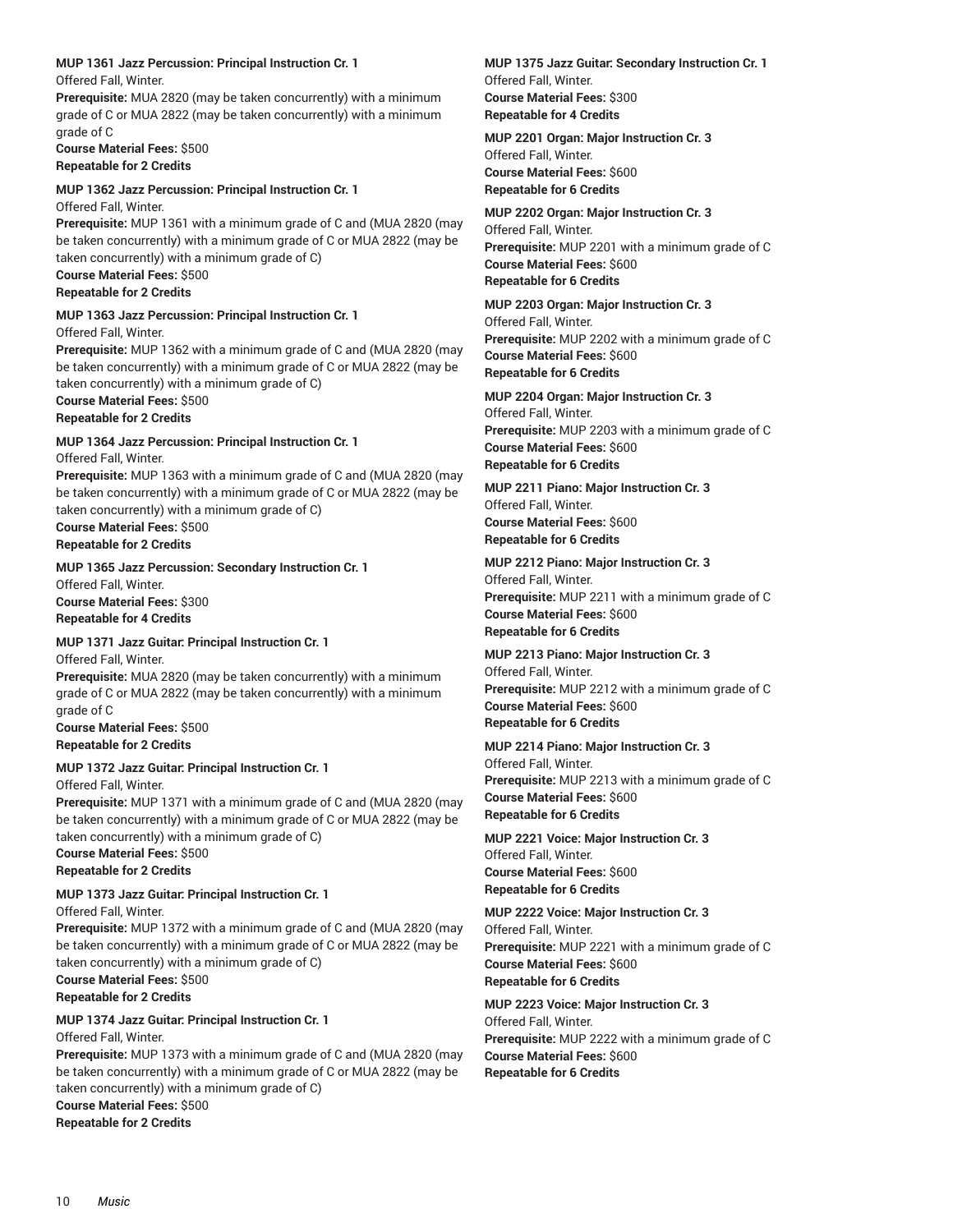**MUP 2224 Voice: Major Instruction Cr. 3** Offered Fall, Winter. **Prerequisite:** MUP 2223 with a minimum grade of C **Course Material Fees:** \$600 **Repeatable for 6 Credits**

**MUP 2231 Strings: Major Instruction Cr. 3** Offered Fall, Winter. **Course Material Fees:** \$600 **Repeatable for 6 Credits**

**MUP 2232 Strings: Major Instruction Cr. 3** Offered Fall, Winter. **Prerequisite:** MUP 2231 with a minimum grade of C **Course Material Fees:** \$600 **Repeatable for 6 Credits**

**MUP 2233 Strings: Major Instruction Cr. 3** Offered Fall, Winter. **Prerequisite:** MUP 2232 with a minimum grade of C **Course Material Fees:** \$600 **Repeatable for 6 Credits**

**MUP 2234 Strings: Major Instruction Cr. 3** Offered Fall, Winter. **Prerequisite:** MUP 2233 with a minimum grade of C **Course Material Fees:** \$600 **Repeatable for 6 Credits**

**MUP 2241 Woodwinds: Major Instruction Cr. 3** Offered Fall, Winter. **Course Material Fees:** \$600 **Repeatable for 6 Credits**

**MUP 2242 Woodwinds: Major Instruction Cr. 3** Offered Fall, Winter. **Prerequisite:** MUP 2241 with a minimum grade of C **Course Material Fees:** \$600 **Repeatable for 6 Credits**

**MUP 2243 Woodwinds: Major Instruction Cr. 3** Offered Fall, Winter. **Prerequisite:** MUP 2242 with a minimum grade of C **Course Material Fees:** \$600 **Repeatable for 6 Credits**

**MUP 2244 Woodwinds: Major Instruction Cr. 3** Offered Fall, Winter. **Prerequisite:** MUP 2243 with a minimum grade of C **Course Material Fees:** \$600 **Repeatable for 6 Credits**

**MUP 2251 Brasswinds: Major Instruction Cr. 3** Offered Fall, Winter. **Course Material Fees:** \$600 **Repeatable for 6 Credits**

**MUP 2252 Brasswinds: Major Instruction Cr. 3** Offered Fall, Winter. **Prerequisite:** MUP 2251 with a minimum grade of C **Course Material Fees:** \$600 **Repeatable for 6 Credits**

**MUP 2253 Brasswinds: Major Instruction Cr. 3** Offered Fall, Winter. **Prerequisite:** MUP 2252 with a minimum grade of C **Course Material Fees:** \$600 **Repeatable for 6 Credits**

**MUP 2254 Brasswinds: Major Instruction Cr. 3** Offered Fall, Winter. **Prerequisite:** MUP 2253 with a minimum grade of C **Course Material Fees:** \$600 **Repeatable for 6 Credits**

**MUP 2261 Percussion: Major Instruction Cr. 3** Offered Fall, Winter. **Course Material Fees:** \$600 **Repeatable for 6 Credits**

**MUP 2262 Percussion: Major Instruction Cr. 3** Offered Fall, Winter. **Prerequisite:** MUP 2261 with a minimum grade of C **Course Material Fees:** \$600 **Repeatable for 6 Credits**

**MUP 2263 Percussion: Major Instruction Cr. 3** Offered Fall, Winter. **Prerequisite:** MUP 2262 with a minimum grade of C **Course Material Fees:** \$600 **Repeatable for 6 Credits**

**MUP 2264 Percussion: Major Instruction Cr. 3** Offered Fall, Winter. **Prerequisite:** MUP 2263 with a minimum grade of C **Course Material Fees:** \$600 **Repeatable for 6 Credits**

**MUP 2271 Harp: Major Instruction Cr. 3** Offered Fall, Winter. **Course Material Fees:** \$600 **Repeatable for 6 Credits**

**MUP 2272 Harp: Major Instruction Cr. 3** Offered Fall, Winter. **Prerequisite:** MUP 2271 with a minimum grade of C **Course Material Fees:** \$600 **Repeatable for 6 Credits**

**MUP 2273 Harp: Major Instruction Cr. 3** Offered Fall, Winter. **Prerequisite:** MUP 2272 with a minimum grade of C **Course Material Fees:** \$600 **Repeatable for 6 Credits**

**MUP 2274 Harp: Major Instruction Cr. 3** Offered Fall, Winter. **Prerequisite:** MUP 2273 with a minimum grade of C **Course Material Fees:** \$600 **Repeatable for 6 Credits**

**MUP 2281 Classic Guitar: Major Instruction Cr. 3** Offered Fall, Winter. **Course Material Fees:** \$600 **Repeatable for 6 Credits**

**MUP 2282 Classic Guitar: Major Instruction Cr. 3** Offered Fall, Winter. **Prerequisite:** MUP 2281 with a minimum grade of C **Course Material Fees:** \$600 **Repeatable for 6 Credits**

**MUP 2283 Classic Guitar: Major Instruction Cr. 3** Offered Fall, Winter. **Prerequisite:** MUP 2282 with a minimum grade of C **Course Material Fees:** \$600 **Repeatable for 6 Credits**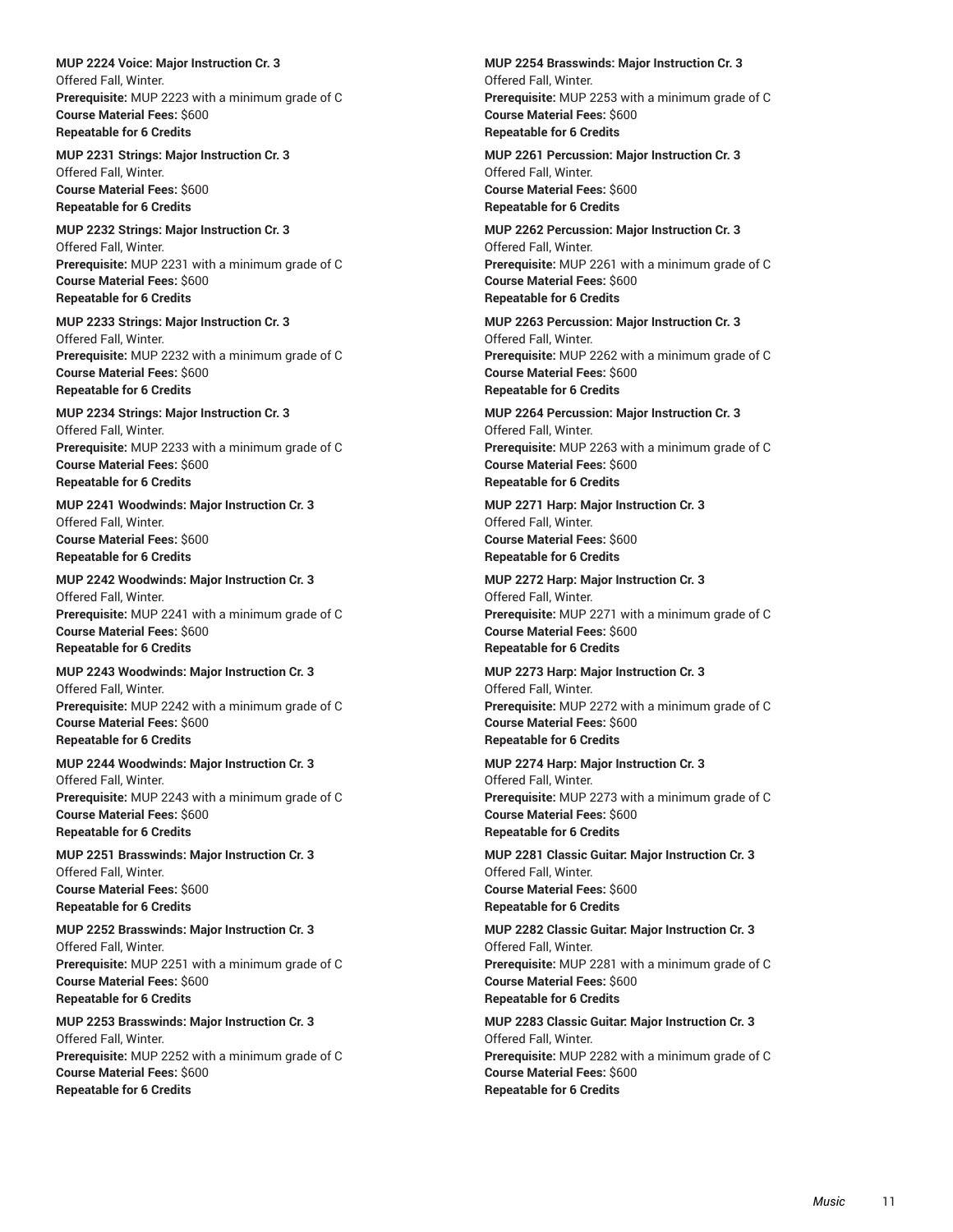**MUP 2284 Classic Guitar: Major Instruction Cr. 3** Offered Fall, Winter. **Prerequisite:** MUP 2283 with a minimum grade of C **Course Material Fees:** \$600 **Repeatable for 6 Credits**

**MUP 3201 Organ: Principal Instruction Cr. 1** Offered Fall, Winter. **Prerequisite:** MUP 1204 with a minimum grade of C **Course Material Fees:** \$500 **Repeatable for 2 Credits**

**MUP 3202 Organ: Principal Instruction Cr. 1** Offered Fall, Winter. **Prerequisite:** MUP 3201 with a minimum grade of C **Course Material Fees:** \$500 **Repeatable for 2 Credits**

**MUP 3203 Organ: Principal Instruction Cr. 1** Offered Fall, Winter. **Prerequisite:** MUP 3202 with a minimum grade of C **Course Material Fees:** \$500 **Repeatable for 2 Credits**

**MUP 3204 Organ: Principal Instruction Cr. 1** Offered Fall, Winter. **Prerequisite:** MUP 3203 with a minimum grade of C **Course Material Fees:** \$500 **Repeatable for 2 Credits**

**MUP 3205 Organ: Secondary Instruction Cr. 1** Offered Fall, Winter. **Course Material Fees:** \$300 **Repeatable for 4 Credits**

**MUP 3211 Piano: Principal Instruction Cr. 1** Offered Fall, Winter. **Prerequisite:** MUP 1214 with a minimum grade of C **Course Material Fees:** \$500 **Repeatable for 2 Credits**

**MUP 3212 Piano: Principal Instruction Cr. 1** Offered Fall, Winter. **Prerequisite:** MUP 3211 with a minimum grade of C **Course Material Fees:** \$500 **Repeatable for 2 Credits**

**MUP 3213 Piano: Principal Instruction Cr. 1** Offered Fall, Winter. **Prerequisite:** MUP 3212 with a minimum grade of C **Course Material Fees:** \$500 **Repeatable for 2 Credits**

**MUP 3214 Piano: Principal Instruction Cr. 1** Offered Fall, Winter. **Prerequisite:** MUP 3213 with a minimum grade of C **Course Material Fees:** \$500 **Repeatable for 2 Credits**

**MUP 3215 Piano: Secondary Instruction Cr. 1** Offered Fall, Winter. **Course Material Fees:** \$300 **Repeatable for 4 Credits**

**MUP 3221 Voice: Principal Instruction Cr. 1** Offered Fall, Winter. **Prerequisite:** MUP 1224 with a minimum grade of C **Course Material Fees:** \$500 **Repeatable for 2 Credits**

**MUP 3222 Voice: Principal Instruction Cr. 1** Offered Fall, Winter. **Prerequisite:** MUP 3221 with a minimum grade of C **Course Material Fees:** \$500 **Repeatable for 2 Credits**

**MUP 3223 Voice: Principal Instruction Cr. 1** Offered Fall, Winter. **Prerequisite:** MUP 3222 with a minimum grade of C **Course Material Fees:** \$500 **Repeatable for 2 Credits**

**MUP 3224 Voice: Principal Instruction Cr. 1** Offered Fall, Winter. **Prerequisite:** MUP 3223 with a minimum grade of C **Course Material Fees:** \$500 **Repeatable for 2 Credits**

**MUP 3225 Voice: Secondary Instruction Cr. 1** Offered Fall, Winter. **Course Material Fees:** \$300 **Repeatable for 4 Credits**

**MUP 3231 Strings: Principal Instruction Cr. 1** Offered Fall, Winter. **Prerequisite:** MUP 1234 with a minimum grade of C **Course Material Fees:** \$500 **Repeatable for 2 Credits**

**MUP 3232 Strings: Principal Instruction Cr. 1** Offered Fall, Winter. **Prerequisite:** MUP 3231 with a minimum grade of C **Course Material Fees:** \$500 **Repeatable for 2 Credits**

**MUP 3233 Strings: Principal Instruction Cr. 1** Offered Fall, Winter. **Prerequisite:** MUP 3232 with a minimum grade of C **Course Material Fees:** \$500 **Repeatable for 2 Credits**

**MUP 3234 Strings: Principal Instruction Cr. 1** Offered Fall, Winter. **Prerequisite:** MUP 3233 with a minimum grade of C **Course Material Fees:** \$500 **Repeatable for 2 Credits**

**MUP 3235 Strings: Secondary Instruction Cr. 1** Offered Fall, Winter. **Course Material Fees:** \$300 **Repeatable for 4 Credits**

**MUP 3241 Woodwinds: Principal Instruction Cr. 1** Offered Fall, Winter. **Prerequisite:** MUP 1244 with a minimum grade of C **Course Material Fees:** \$500 **Repeatable for 2 Credits**

**MUP 3242 Woodwinds: Principal Instruction Cr. 1** Offered Fall, Winter. **Prerequisite:** MUP 3241 with a minimum grade of C **Course Material Fees:** \$500 **Repeatable for 2 Credits**

**MUP 3243 Woodwinds: Principal Instruction Cr. 1** Offered Fall, Winter. **Prerequisite:** MUP 3242 with a minimum grade of C **Course Material Fees:** \$500 **Repeatable for 2 Credits**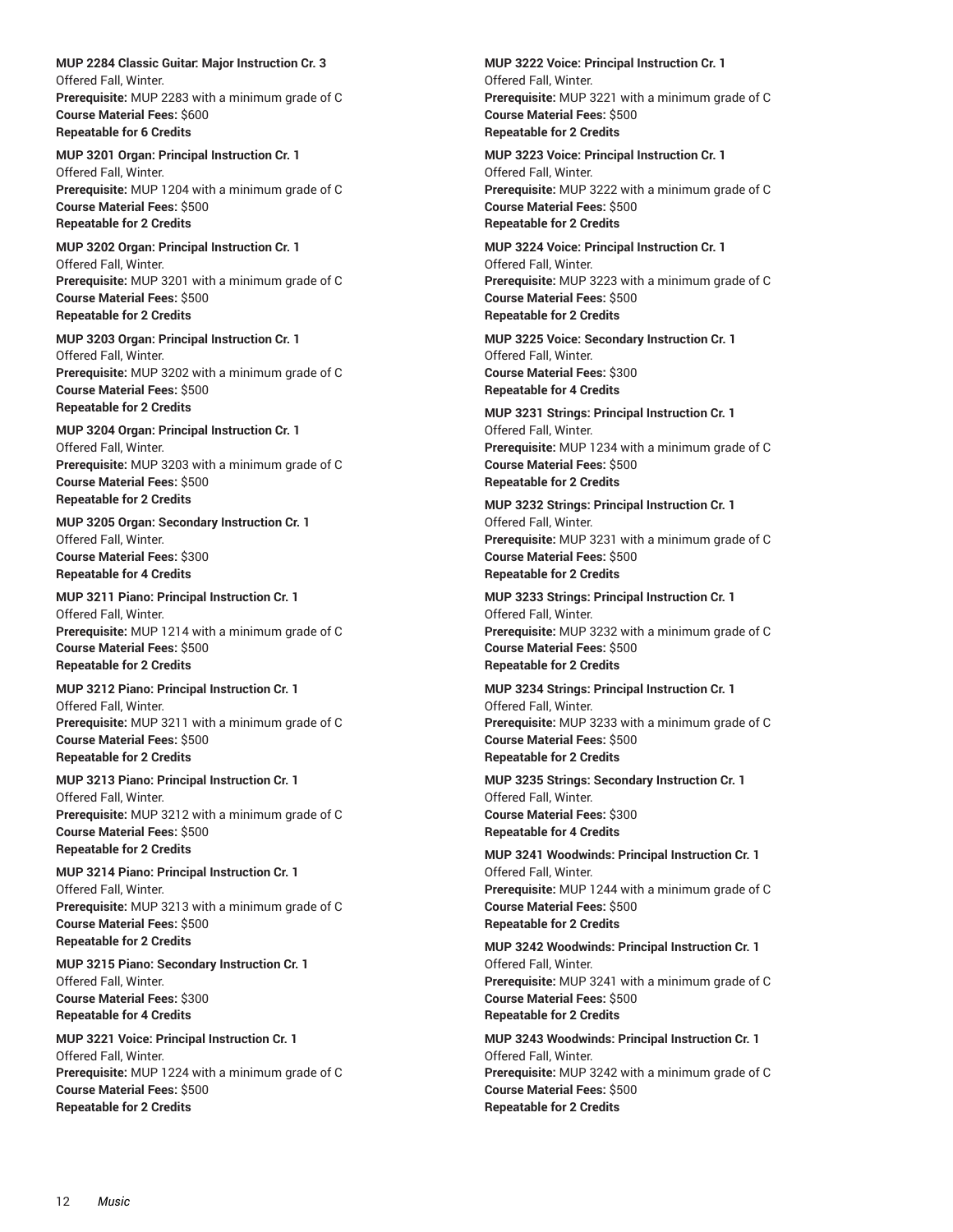**MUP 3244 Woodwinds: Principal Instruction Cr. 1** Offered Fall, Winter. **Prerequisite:** MUP 3243 with a minimum grade of C **Course Material Fees:** \$500 **Repeatable for 2 Credits**

**MUP 3245 Woodwinds: Secondary Instruction Cr. 1** Offered Fall, Winter. **Course Material Fees:** \$300 **Repeatable for 4 Credits**

**MUP 3251 Brasswinds: Principal Instruction Cr. 1** Offered Fall, Winter. **Prerequisite:** MUP 1254 with a minimum grade of C **Course Material Fees:** \$500 **Repeatable for 2 Credits**

**MUP 3252 Brasswinds: Principal Instruction Cr. 1** Offered Fall, Winter. **Prerequisite:** MUP 3251 with a minimum grade of C **Course Material Fees:** \$500 **Repeatable for 2 Credits**

**MUP 3253 Brasswinds: Principal Instruction Cr. 1** Offered Fall, Winter. **Prerequisite:** MUP 3252 with a minimum grade of C **Course Material Fees:** \$500 **Repeatable for 2 Credits**

**MUP 3254 Brasswinds: Principal Instruction Cr. 1** Offered Fall, Winter. **Prerequisite:** MUP 3253 with a minimum grade of C **Course Material Fees:** \$500 **Repeatable for 2 Credits**

**MUP 3255 Brasswinds: Secondary Instruction Cr. 1** Offered Fall, Winter. **Course Material Fees:** \$300 **Repeatable for 4 Credits**

**MUP 3261 Percussion: Principal Instruction Cr. 1** Offered Fall, Winter. **Prerequisite:** MUP 1264 with a minimum grade of C **Course Material Fees:** \$500 **Repeatable for 2 Credits**

**MUP 3262 Percussion: Principal Instruction Cr. 1** Offered Fall, Winter. **Prerequisite:** MUP 3261 with a minimum grade of C **Course Material Fees:** \$500 **Repeatable for 2 Credits**

**MUP 3263 Percussion: Principal Instruction Cr. 1** Offered Fall, Winter. **Prerequisite:** MUP 3262 with a minimum grade of C **Course Material Fees:** \$500 **Repeatable for 2 Credits**

**MUP 3264 Percussion: Principal Instruction Cr. 1** Offered Fall, Winter. **Prerequisite:** MUP 3263 with a minimum grade of C **Course Material Fees:** \$500 **Repeatable for 2 Credits**

**MUP 3265 Percussion: Secondary Instruction Cr. 1** Offered Fall, Winter. **Course Material Fees:** \$300 **Repeatable for 4 Credits**

**MUP 3271 Harp: Principal Instruction Cr. 1** Offered Fall, Winter. **Prerequisite:** MUP 1274 with a minimum grade of C **Course Material Fees:** \$500 **Repeatable for 2 Credits**

**MUP 3272 Harp: Principal Instruction Cr. 1** Offered Fall, Winter. **Prerequisite:** MUP 3271 with a minimum grade of C **Course Material Fees:** \$500 **Repeatable for 2 Credits**

**MUP 3273 Harp: Principal Instruction Cr. 1** Offered Fall, Winter. **Prerequisite:** MUP 3272 with a minimum grade of C **Course Material Fees:** \$500 **Repeatable for 2 Credits**

**MUP 3274 Harp: Principal Instruction Cr. 1** Offered Fall, Winter. **Prerequisite:** MUP 3273 with a minimum grade of C **Course Material Fees:** \$500 **Repeatable for 2 Credits**

**MUP 3275 Harp: Secondary Instruction Cr. 1** Offered Fall, Winter. **Course Material Fees:** \$300 **Repeatable for 4 Credits**

**MUP 3281 Classic Guitar: Principal Instruction Cr. 1** Offered Fall, Winter. **Prerequisite:** MUP 1284 with a minimum grade of C **Course Material Fees:** \$500 **Repeatable for 2 Credits**

**MUP 3282 Classic Guitar: Principal Instruction Cr. 1** Offered Fall, Winter. **Prerequisite:** MUP 3281 with a minimum grade of C **Course Material Fees:** \$500 **Repeatable for 2 Credits**

**MUP 3283 Classic Guitar: Principal Instruction Cr. 1** Offered Fall, Winter. **Prerequisite:** MUP 3282 with a minimum grade of C **Course Material Fees:** \$500 **Repeatable for 2 Credits**

**MUP 3284 Classic Guitar: Principal Instruction Cr. 1** Offered Fall, Winter. **Prerequisite:** MUP 3283 with a minimum grade of C **Course Material Fees:** \$500 **Repeatable for 2 Credits**

**MUP 3285 Classic Guitar: Secondary Instruction Cr. 1** Offered Fall, Winter. **Course Material Fees:** \$300 **Repeatable for 4 Credits**

**MUP 3321 Jazz Piano: Principal Instruction Cr. 1** Offered Fall, Winter. **Prerequisite:** MUP 1324 with a minimum grade of C and (MUA 2820 (may be taken concurrently) with a minimum grade of C or MUA 2822 (may be taken concurrently) with a minimum grade of C) **Course Material Fees:** \$500 **Repeatable for 2 Credits**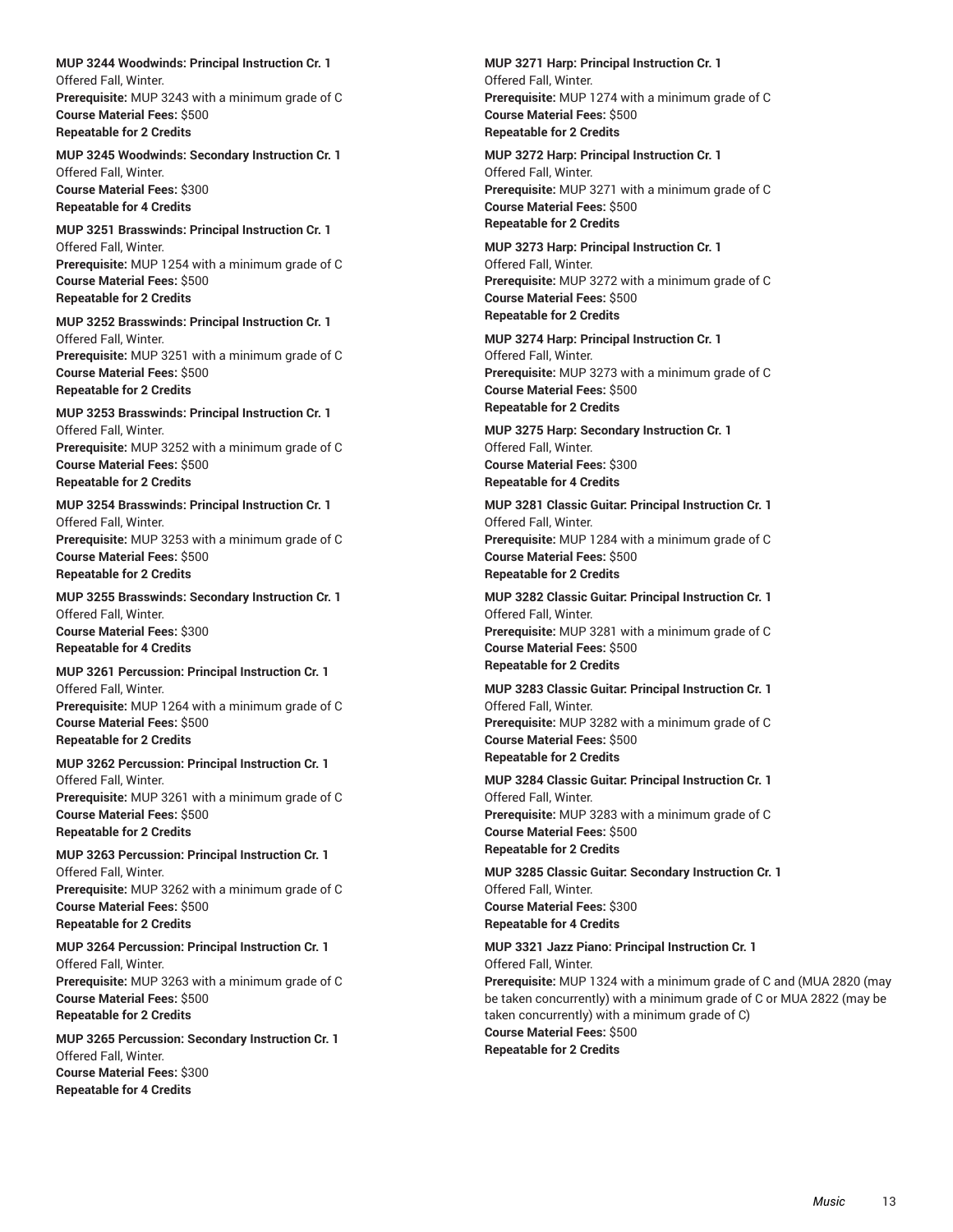### **MUP 3322 Jazz Piano: Principal Instruction Cr. 1**

Offered Fall, Winter.

**Prerequisite:** MUP 3321 with a minimum grade of C and (MUA 2820 (may be taken concurrently) with a minimum grade of C or MUA 2822 (may be taken concurrently) with a minimum grade of C)

### **Course Material Fees:** \$500

**Repeatable for 2 Credits**

### **MUP 3323 Jazz Piano: Principal Instruction Cr. 1**

Advanced private instruction in jazz piano. Offered Fall, Winter.

**Prerequisite:** MUP 3322 with a minimum grade of C and (MUA 2820 (may be taken concurrently) with a minimum grade of C or MUA 2822 (may be taken concurrently) with a minimum grade of C)

**Restriction(s):** Enrollment is limited to students with a major in Music or Music Honors.

**Course Material Fees:** \$500

**Repeatable for 2 Credits**

### **MUP 3324 Jazz Piano: Principal Instruction Cr. 1**

Advanced private jazz piano. Offered Fall, Winter.

**Prerequisite:** MUP 3323 with a minimum grade of C and (MUA 2820 (may be taken concurrently) with a minimum grade of C or MUA 2822 (may be taken concurrently) with a minimum grade of C)

**Restriction(s):** Enrollment is limited to students with a major in Music or Music Honors.

**Course Material Fees:** \$500 **Repeatable for 2 Credits**

### **MUP 3325 Jazz Piano: Secondary Instruction Cr. 1**

Offered Fall, Winter. **Course Material Fees:** \$300 **Repeatable for 4 Credits**

### **MUP 3331 Jazz Strings: Principal Instruction Cr. 1**

Offered Fall, Winter.

**Prerequisite:** MUP 1334 with a minimum grade of C and (MUA 2820 (may be taken concurrently) with a minimum grade of C or MUA 2822 (may be taken concurrently) with a minimum grade of C) **Course Material Fees:** \$500

### **Repeatable for 2 Credits**

### **MUP 3332 Jazz Strings: Principal Instruction Cr. 1**

Offered Fall, Winter.

**Prerequisite:** MUP 3331 with a minimum grade of C and (MUA 2820 (may be taken concurrently) with a minimum grade of C or MUA 2822 (may be taken concurrently) with a minimum grade of C)

## **Course Material Fees:** \$500

**Repeatable for 2 Credits**

### **MUP 3333 Jazz Strings: Major Instruction Cr. 1**

Individual instruction on a jazz string instrument. Offered Fall, Winter. **Prerequisite:** MUP 3332 with a minimum grade of C and (MUA 2820 (may be taken concurrently) with a minimum grade of C or MUA 2822 (may be taken concurrently) with a minimum grade of C)

**Restriction(s):** Enrollment is limited to students with a major in Music or Music Honors.

**Course Material Fees:** \$500 **Repeatable for 2 Credits**

### **MUP 3334 Jazz Strings: Principal Instruction Cr. 1**

Advanced private instruction on a jazz string instrument. Offered Fall, Winter.

**Prerequisite:** MUP 3333 with a minimum grade of C and (MUA 2820 (may be taken concurrently) with a minimum grade of C or MUA 2822 (may be taken concurrently) with a minimum grade of C)

**Restriction(s):** Enrollment is limited to students with a major in Music or Music Honors.

**Course Material Fees:** \$500 **Repeatable for 2 Credits**

### **MUP 3335 Jazz Strings: Secondary Instruction Cr. 1** Offered Fall, Winter. **Course Material Fees:** \$300

### **Repeatable for 4 Credits**

### **MUP 3341 Jazz Woodwinds: Principal Instruction Cr. 1**

Offered Fall, Winter.

**Prerequisite:** MUP 1344 with a minimum grade of C and (MUA 2820 (may be taken concurrently) with a minimum grade of C or MUA 2822 (may be taken concurrently) with a minimum grade of C) **Course Material Fees:** \$500

**Repeatable for 2 Credits**

### **MUP 3342 Jazz Woodwinds: Principal Instruction Cr. 1**

### Offered Fall, Winter.

**Prerequisite:** MUP 3341 with a minimum grade of C and (MUA 2820 (may be taken concurrently) with a minimum grade of C or MUA 2822 (may be taken concurrently) with a minimum grade of C)

**Course Material Fees:** \$500

**Repeatable for 2 Credits**

### **MUP 3343 Jazz Woodwinds: Principal Instruction Cr. 1**

Individual private instruction on a jazz woodwind instrument. Offered Fall, Winter.

**Prerequisite:** MUP 3342 with a minimum grade of C and (MUA 2820 (may be taken concurrently) with a minimum grade of C or MUA 2822 (may be taken concurrently) with a minimum grade of C)

**Restriction(s):** Enrollment is limited to students with a major in Music or Music Honors.

**Course Material Fees:** \$500 **Repeatable for 2 Credits**

### **MUP 3344 Jazz Woodwinds: Principal Instruction Cr. 1**

Individual instruction on a jazz woodwind instrument. Offered Fall, Winter. **Prerequisite:** MUP 3343 (may be taken concurrently) with a minimum grade of C and (MUA 2820 with a minimum grade of C or MUA 2822 with

a minimum grade of C)

**Restriction(s):** Enrollment is limited to students with a major in Music or Music Honors.

**Course Material Fees:** \$500

## **Repeatable for 2 Credits**

**MUP 3345 Jazz Woodwinds: Secondary Instruction Cr. 1** Offered Fall, Winter.

**Course Material Fees:** \$300

**Repeatable for 4 Credits**

#### **MUP 3351 Jazz Brasswinds: Principal Instruction Cr. 1** Offered Fall, Winter.

**Prerequisite:** MUP 1354 with a minimum grade of C and (MUA 2820 (may be taken concurrently) with a minimum grade of C or MUA 2822 (may be taken concurrently) with a minimum grade of C)

**Course Material Fees:** \$500

### **Repeatable for 2 Credits**

#### **MUP 3352 Jazz Brasswinds: Principal Instruction Cr. 1** Offered Fall, Winter.

**Prerequisite:** MUP 3351 with a minimum grade of C and (MUA 2820 (may

be taken concurrently) with a minimum grade of C or MUA 2822 (may be taken concurrently) with a minimum grade of C)

**Course Material Fees:** \$500

**Repeatable for 2 Credits**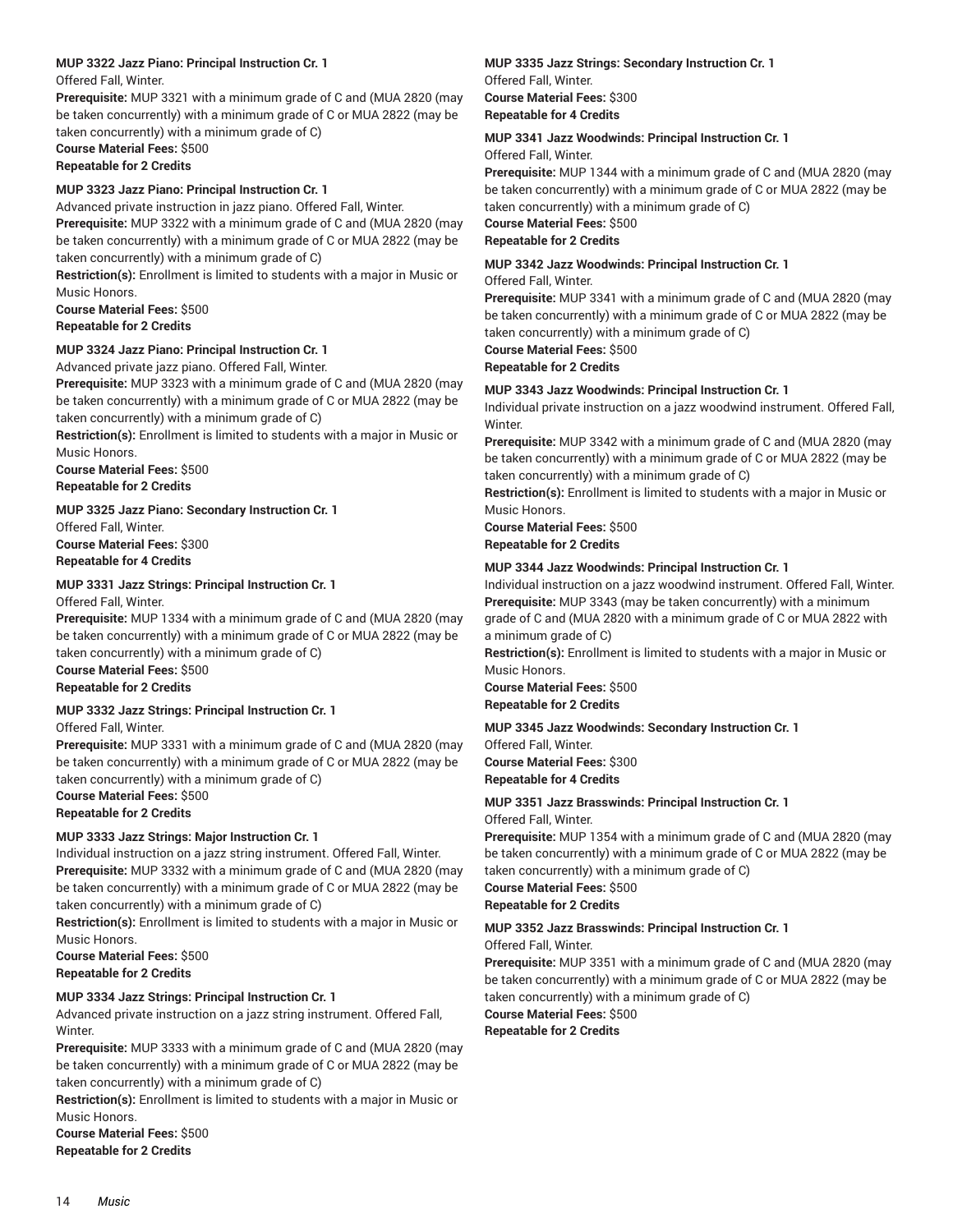### **MUP 3353 Jazz Brasswinds: Principal Instruction Cr. 1**

Individual instruction in a jazz brasswind instrument. Offered Fall, Winter. **Prerequisite:** MUP 3352 with a minimum grade of C and (MUA 2820 (may be taken concurrently) with a minimum grade of C or MUA 2822 (may be taken concurrently) with a minimum grade of C)

**Restriction(s):** Enrollment is limited to students with a major in Music or Music Honors.

**Course Material Fees:** \$500 **Repeatable for 2 Credits**

### **MUP 3354 Jazz Brasswinds: Principal Instruction Cr. 1**

Individual instruction on a jazz brasswind instrument. Offered Fall, Winter. **Prerequisite:** MUP 3353 with a minimum grade of C and (MUA 2820 (may be taken concurrently) with a minimum grade of C or MUA 2822 (may be taken concurrently) with a minimum grade of C)

**Restriction(s):** Enrollment is limited to students with a major in Music or Music Honors.

**Course Material Fees:** \$500 **Repeatable for 2 Credits**

**MUP 3355 Jazz Brasswinds: Secondary Instruction Cr. 1**

Offered Fall, Winter. **Course Material Fees:** \$300 **Repeatable for 4 Credits**

### **MUP 3361 Jazz Percussion: Principal Instruction Cr. 1**

Offered Fall, Winter.

**Prerequisite:** MUP 1364 with a minimum grade of C and (MUA 2820 (may be taken concurrently) with a minimum grade of C or MUA 2822 (may be taken concurrently) with a minimum grade of C)

**Course Material Fees:** \$500 **Repeatable for 2 Credits**

### **MUP 3362 Jazz Percussion: Principal Instruction Cr. 1**

Offered Fall, Winter.

**Prerequisite:** MUP 3361 with a minimum grade of C and (MUA 2820 (may be taken concurrently) with a minimum grade of C or MUA 2822 (may be taken concurrently) with a minimum grade of C)

**Course Material Fees:** \$500 **Repeatable for 2 Credits**

### **MUP 3363 Jazz Percussion: Principal Instruction Cr. 1**

Individual instruction on jazz percussion. Offered Fall, Winter. **Prerequisite:** MUP 3362 with a minimum grade of C and (MUA 2820 (may be taken concurrently) with a minimum grade of C or MUA 2822 (may be taken concurrently) with a minimum grade of C)

**Restriction(s):** Enrollment is limited to students with a major in Music or Music Honors.

**Course Material Fees:** \$500 **Repeatable for 2 Credits**

### **MUP 3364 Jazz Percussion: Principal Instruction Cr. 1**

Individual instruction on jazz percussion. Offered Fall, Winter. **Prerequisite:** MUP 3363 with a minimum grade of C and (MUA 2820 (may be taken concurrently) with a minimum grade of C or MUA 2822 (may be taken concurrently) with a minimum grade of C)

**Restriction(s):** Enrollment is limited to students with a major in Music or Music Honors.

**Course Material Fees:** \$500 **Repeatable for 2 Credits**

**MUP 3365 Jazz Percussion: Secondary Instruction Cr. 1** Offered Fall, Winter. **Course Material Fees:** \$300 **Repeatable for 4 Credits**

## **MUP 3371 Jazz Guitar: Principal Instruction Cr. 1**

Offered Fall, Winter.

**Prerequisite:** MUP 1374 with a minimum grade of C and (MUA 2820 (may be taken concurrently) with a minimum grade of C or MUA 2822 (may be taken concurrently) with a minimum grade of C)

**Course Material Fees:** \$500

### **Repeatable for 2 Credits**

### **MUP 3372 Jazz Guitar: Principal Instruction Cr. 1**

Offered Fall, Winter.

**Prerequisite:** MUP 3371 with a minimum grade of C and (MUA 2820 (may be taken concurrently) with a minimum grade of C or MUA 2822 (may be taken concurrently) with a minimum grade of C)

**Course Material Fees:** \$500 **Repeatable for 2 Credits**

### **MUP 3373 Jazz Guitar: Principal Instruction Cr. 1**

Advance private instruction on the jazz guitar. Offered Fall, Winter. **Prerequisite:** MUP 3372 with a minimum grade of C and (MUA 2820 (may be taken concurrently) with a minimum grade of C or MUA 2822 (may be taken concurrently) with a minimum grade of C)

**Restriction(s):** Enrollment is limited to students with a major in Music or Music Honors.

**Course Material Fees:** \$500

**Repeatable for 2 Credits**

### **MUP 3374 Jazz Guitar: Principal Instruction Cr. 1**

Individual instruction on the jazz guitar. Offered Fall, Winter. **Prerequisite:** MUP 3373 with a minimum grade of C and (MUA 2820 (may be taken concurrently) with a minimum grade of C or MUA 2822 (may be taken concurrently) with a minimum grade of C)

**Restriction(s):** Enrollment is limited to students with a major in Music or Music Honors.

**Course Material Fees:** \$500 **Repeatable for 2 Credits**

### **MUP 3375 Jazz Guitar: Secondary Instruction Cr. 1**

Offered Fall, Winter. **Course Material Fees:** \$300 **Repeatable for 4 Credits**

### **MUP 4201 Organ: Major Instruction Cr. 3**

Offered Fall, Winter. **Prerequisite:** MUP 2204 with a minimum grade of C **Course Material Fees:** \$600 **Repeatable for 6 Credits**

### **MUP 4202 Organ: Major Instruction Cr. 3**

Offered Fall, Winter. **Prerequisite:** MUP 4201 with a minimum grade of C **Course Material Fees:** \$600 **Repeatable for 6 Credits**

### **MUP 4203 Organ: Major Instruction Cr. 3**

Offered Fall, Winter. **Prerequisite:** MUP 4202 with a minimum grade of C **Course Material Fees:** \$600 **Repeatable for 6 Credits**

### **MUP 4204 Organ: Major Instruction Cr. 3**

Offered Fall, Winter. **Prerequisite:** MUP 4203 with a minimum grade of C **Course Material Fees:** \$600 **Repeatable for 6 Credits**

**MUP 4211 Piano: Major Instruction Cr. 3** Offered Fall, Winter. **Prerequisite:** MUP 2214 with a minimum grade of C **Course Material Fees:** \$600 **Repeatable for 6 Credits**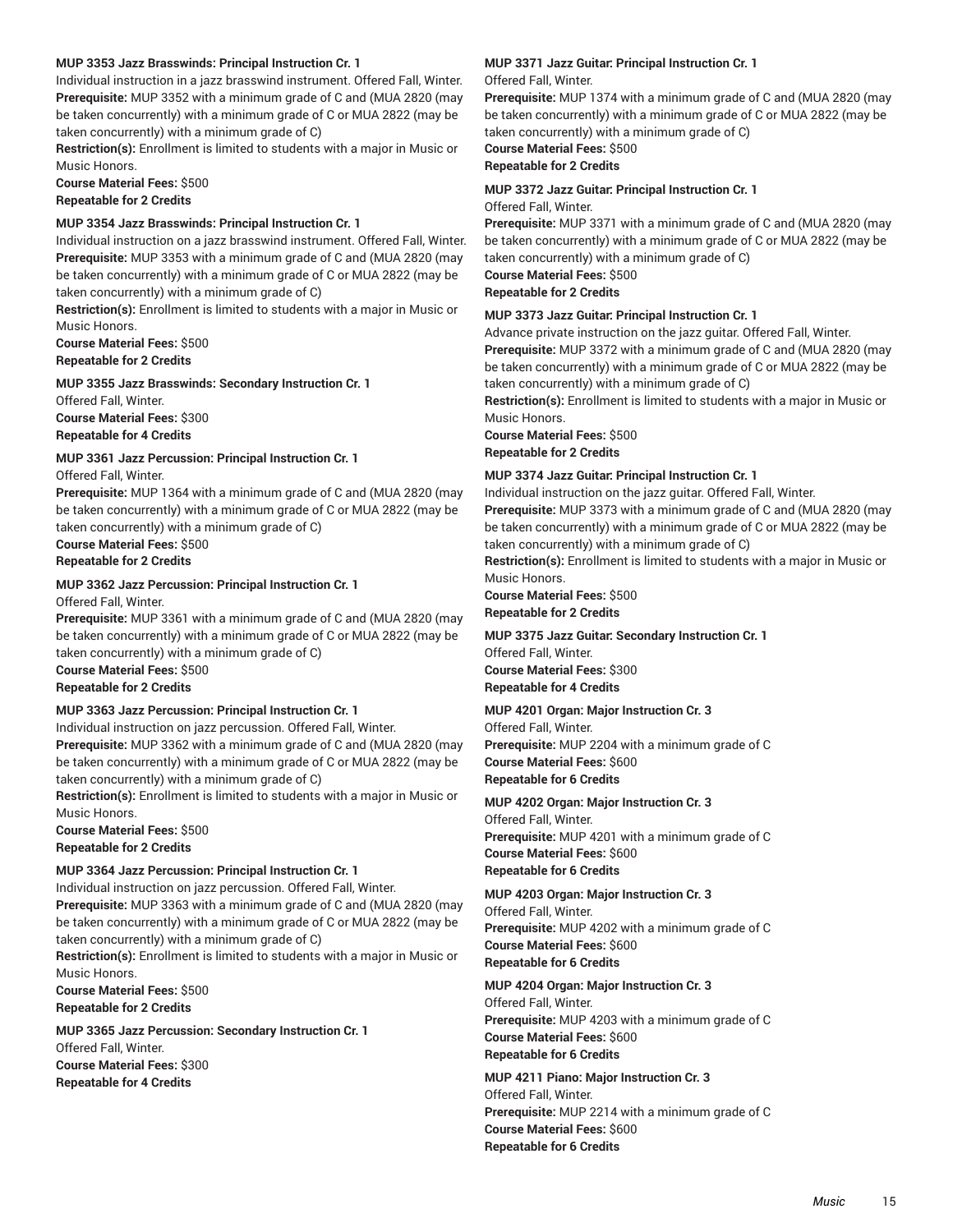**MUP 4212 Piano: Major Instruction Cr. 3** Offered Fall, Winter. **Prerequisite:** MUP 4211 with a minimum grade of C **Course Material Fees:** \$600 **Repeatable for 6 Credits**

**MUP 4213 Piano: Major Instruction Cr. 3** Offered Fall, Winter. **Prerequisite:** MUP 4212 with a minimum grade of C **Course Material Fees:** \$600 **Repeatable for 6 Credits**

**MUP 4214 Piano: Major Instruction Cr. 3** Offered Fall, Winter. **Prerequisite:** MUP 4213 with a minimum grade of C **Course Material Fees:** \$600 **Repeatable for 6 Credits**

**MUP 4221 Voice: Major Instruction Cr. 3** Offered Fall, Winter. **Prerequisite:** MUP 2224 with a minimum grade of C **Course Material Fees:** \$600 **Repeatable for 6 Credits**

**MUP 4222 Voice: Major Instruction Cr. 3** Offered Fall, Winter. **Prerequisite:** MUP 4221 with a minimum grade of C **Course Material Fees:** \$600 **Repeatable for 6 Credits**

**MUP 4223 Voice: Major Instruction Cr. 3** Offered Fall, Winter. **Prerequisite:** MUP 4222 with a minimum grade of C **Course Material Fees:** \$600 **Repeatable for 6 Credits**

**MUP 4224 Voice: Major Instruction Cr. 3** Offered Fall, Winter. **Prerequisite:** MUP 4223 with a minimum grade of C **Course Material Fees:** \$600 **Repeatable for 6 Credits**

**MUP 4231 Strings: Major Instruction Cr. 3** Offered Fall, Winter. **Prerequisite:** MUP 2234 with a minimum grade of C **Course Material Fees:** \$600 **Repeatable for 6 Credits**

**MUP 4232 Strings: Major Instruction Cr. 3** Offered Fall, Winter. **Prerequisite:** MUP 4231 with a minimum grade of C **Course Material Fees:** \$600 **Repeatable for 6 Credits**

**MUP 4233 Strings: Major Instruction Cr. 3** Offered Fall, Winter. **Prerequisite:** MUP 4232 with a minimum grade of C **Course Material Fees:** \$600 **Repeatable for 6 Credits**

**MUP 4234 Strings: Major Instruction Cr. 3** Offered Fall, Winter. **Prerequisite:** MUP 4233 with a minimum grade of C **Course Material Fees:** \$600 **Repeatable for 6 Credits**

**MUP 4241 Woodwinds: Major Instruction Cr. 3** Offered Fall, Winter. **Prerequisite:** MUP 2244 with a minimum grade of C **Course Material Fees:** \$600 **Repeatable for 6 Credits**

**MUP 4242 Woodwinds: Major Instruction Cr. 3** Offered Fall, Winter. **Prerequisite:** MUP 4241 with a minimum grade of C **Course Material Fees:** \$600 **Repeatable for 6 Credits**

**MUP 4243 Woodwinds: Major Instruction Cr. 3** Offered Fall, Winter. **Prerequisite:** MUP 4242 with a minimum grade of C **Course Material Fees:** \$600 **Repeatable for 6 Credits**

**MUP 4244 Woodwinds: Major Instruction Cr. 3** Offered Fall, Winter. **Prerequisite:** MUP 4243 with a minimum grade of C **Course Material Fees:** \$600 **Repeatable for 6 Credits**

**MUP 4251 Brasswinds: Major Instruction Cr. 3** Offered Fall, Winter. **Prerequisite:** MUP 2254 with a minimum grade of C **Course Material Fees:** \$600 **Repeatable for 6 Credits**

**MUP 4252 Brasswinds: Major Instruction Cr. 3** Offered Fall, Winter. **Prerequisite:** MUP 4251 with a minimum grade of C **Course Material Fees:** \$600 **Repeatable for 6 Credits**

**MUP 4253 Brasswinds: Major Instruction Cr. 3** Offered Fall, Winter. **Prerequisite:** MUP 4252 with a minimum grade of C **Course Material Fees:** \$600 **Repeatable for 6 Credits**

**MUP 4254 Brasswinds: Major Instruction Cr. 3** Offered Fall, Winter. **Prerequisite:** MUP 4253 with a minimum grade of C **Course Material Fees:** \$600 **Repeatable for 6 Credits**

**MUP 4261 Percussion: Major Instruction Cr. 3** Offered Fall, Winter. **Prerequisite:** MUP 2264 with a minimum grade of C **Course Material Fees:** \$600 **Repeatable for 6 Credits**

**MUP 4262 Percussion: Major Instruction Cr. 3** Offered Fall, Winter. **Prerequisite:** MUP 4261 with a minimum grade of C **Course Material Fees:** \$600 **Repeatable for 6 Credits**

**MUP 4263 Percussion: Major Instruction Cr. 3** Offered Fall, Winter. **Prerequisite:** MUP 4262 with a minimum grade of C **Course Material Fees:** \$600 **Repeatable for 6 Credits**

**MUP 4264 Percussion: Major Instruction Cr. 3** Offered Fall, Winter. **Prerequisite:** MUP 4263 with a minimum grade of C **Course Material Fees:** \$600 **Repeatable for 6 Credits**

**MUP 4271 Harp: Major Instruction Cr. 3** Offered Fall, Winter. **Prerequisite:** MUP 2274 with a minimum grade of C **Course Material Fees:** \$600 **Repeatable for 6 Credits**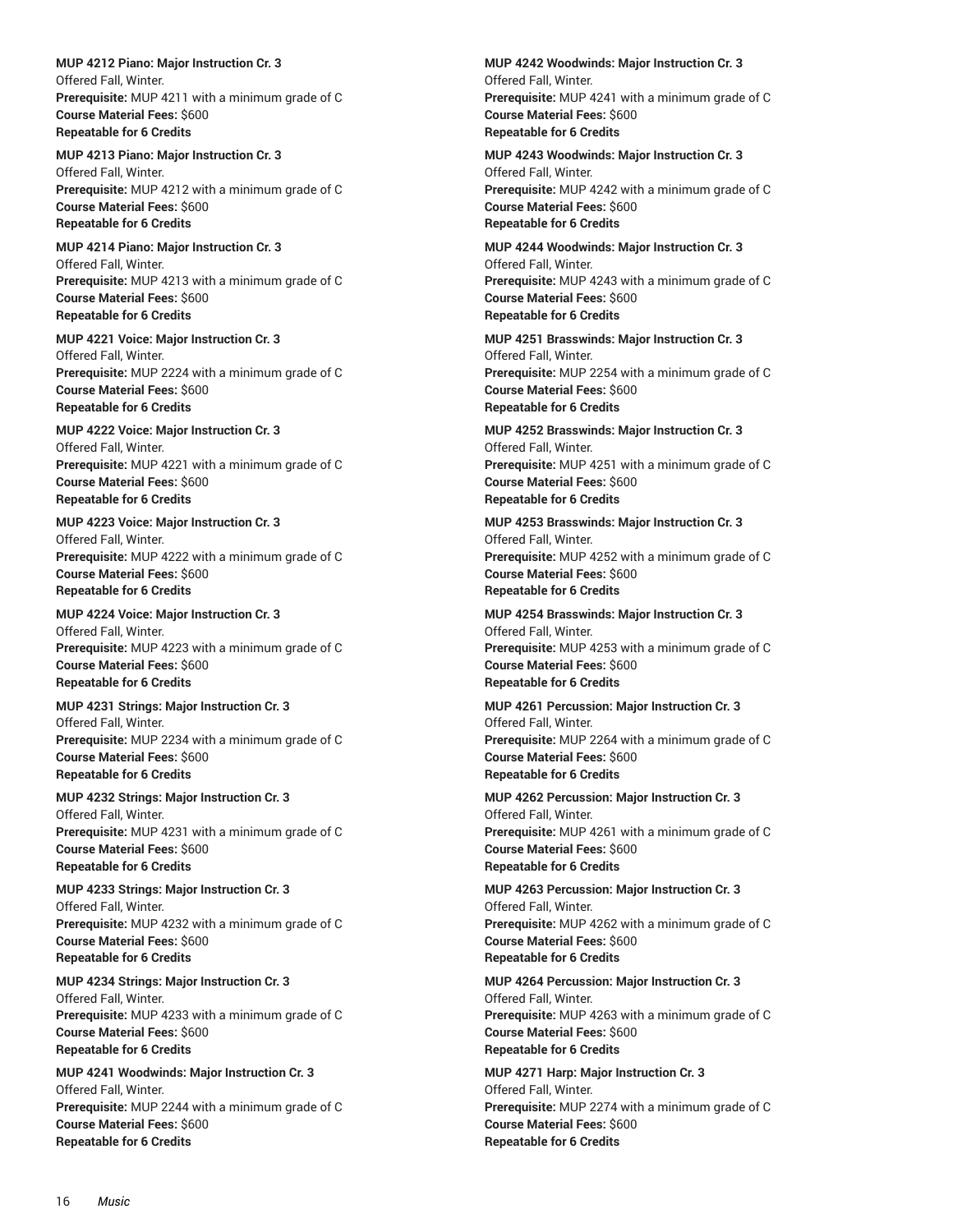**MUP 4272 Harp: Major Instruction Cr. 3** Offered Fall, Winter. **Prerequisite:** MUP 4271 with a minimum grade of C **Course Material Fees:** \$600 **Repeatable for 6 Credits**

### **MUP 4273 Harp: Major Instruction Cr. 3**

Offered Fall, Winter. **Prerequisite:** MUP 4272 with a minimum grade of C **Course Material Fees:** \$600 **Repeatable for 6 Credits**

### **MUP 4274 Harp: Major Instruction Cr. 3**

Offered Fall, Winter. **Prerequisite:** MUP 4273 with a minimum grade of C **Course Material Fees:** \$600 **Repeatable for 6 Credits**

#### **MUP 4281 Classic Guitar: Major Instruction Cr. 3**

Offered Fall, Winter. **Prerequisite:** MUP 2284 with a minimum grade of C **Course Material Fees:** \$600 **Repeatable for 6 Credits**

#### **MUP 4282 Classic Guitar: Major Instruction Cr. 3**

Offered Fall, Winter. **Prerequisite:** MUP 4281 with a minimum grade of C **Course Material Fees:** \$600 **Repeatable for 6 Credits**

### **MUP 4283 Classic Guitar: Major Instruction Cr. 3** Offered Fall, Winter.

**Prerequisite:** MUP 4282 with a minimum grade of C **Course Material Fees:** \$600 **Repeatable for 6 Credits**

### **MUP 4284 Classic Guitar: Major Instruction Cr. 3**

Offered Fall, Winter. **Prerequisite:** MUP 4283 with a minimum grade of C **Course Material Fees:** \$600 **Repeatable for 6 Credits**

### **MUP 4470 Junior Recital Cr. 0**

Required recital for junior-year performance majors; minimum of 30 minutes of music. Registration must be completed before recital is scheduled; pre-recital approval jury is required. Offered Fall, Winter. **Restriction(s):** Enrollment limited to students in the Bachelor of Music program; enrollment limited to students in the Fine, Performing & Comm. Arts.

### **MUP 4480 Senior Recital Cr. 0**

Required recital for senior-year performance or jazz studies majors; minimum of 60 minutes of music. Registration must be completed before recital is scheduled; pre-recital approval jury is required. Offered Fall, Winter.

**Restriction(s):** Enrollment limited to students in the Bachelor of Music program; enrollment limited to students in the Fine, Performing & Comm. Arts.

### **MUP 6201 Organ: Principal and Secondary Instruction Cr. 1**

Offered for graduate credit only. Offered Fall, Winter. **Restriction(s):** Enrollment is limited to students with a major in Music; enrollment is limited to Graduate level students. **Course Material Fees:** \$500

### **MUP 6202 Organ: Principal and Secondary Instruction Cr. 1**

Offered for graduate credit only. Offered Fall, Winter. **Restriction(s):** Enrollment is limited to students with a major in Music; enrollment is limited to Graduate level students. **Course Material Fees:** \$500

#### **MUP 6203 Organ: Principal and Secondary Instruction Cr. 1**

Offered for graduate credit only. Offered Fall, Winter. **Restriction(s):** Enrollment is limited to students with a major in Music; enrollment is limited to Graduate level students. **Course Material Fees:** \$500 **Repeatable for 2 Credits**

### **MUP 6211 Piano: Principal and Secondary Instruction Cr. 1**

Offered for graduate credit only. Offered Fall, Winter. **Restriction(s):** Enrollment is limited to students with a major in Music; enrollment is limited to Graduate level students. **Course Material Fees:** \$500

### **MUP 6212 Piano: Principal and Secondary Instruction Cr. 1**

Offered for graduate credit only. Offered Fall, Winter. **Restriction(s):** Enrollment is limited to students with a major in Music; enrollment is limited to Graduate level students. **Course Material Fees:** \$500

#### **MUP 6213 Piano: Principal and Secondary Instruction Cr. 1**

Offered for graduate credit only. Offered Fall, Winter. **Restriction(s):** Enrollment is limited to students with a major in Music; enrollment is limited to Graduate level students. **Course Material Fees:** \$500 **Repeatable for 2 Credits**

### **MUP 6221 Voice: Principal and Secondary Instruction Cr. 1** Offered for graduate credit only. Offered Fall, Winter. **Restriction(s):** Enrollment is limited to students with a major in Music; enrollment is limited to Graduate level students. **Course Material Fees:** \$500

### **MUP 6222 Voice: Principal and Secondary Instruction Cr. 1**

Offered for graduate credit only. Offered Fall, Winter. **Restriction(s):** Enrollment is limited to students with a major in Music; enrollment is limited to Graduate level students. **Course Material Fees:** \$500

### **MUP 6223 Voice: Principal and Secondary Instruction Cr. 1**

Offered for graduate credit only. Offered Fall, Winter. **Restriction(s):** Enrollment is limited to students with a major in Music; enrollment is limited to Graduate level students. **Course Material Fees:** \$500 **Repeatable for 2 Credits**

### **MUP 6231 Strings: Principal and Secondary Instruction Cr. 1**

Offered for graduate credit only. Offered Fall, Winter. **Restriction(s):** Enrollment is limited to students with a major in Music; enrollment is limited to Graduate level students. **Course Material Fees:** \$500

### **MUP 6232 Strings: Principal and Secondary Instruction Cr. 1** Offered for graduate credit only. Offered Fall, Winter.

**Restriction(s):** Enrollment is limited to students with a major in Music; enrollment is limited to Graduate level students. **Course Material Fees:** \$500

### **MUP 6233 Strings: Principal and Secondary Instruction Cr. 1**

Offered for graduate credit only. Offered Fall, Winter. **Restriction(s):** Enrollment is limited to students with a major in Music; enrollment is limited to Graduate level students.

**Course Material Fees:** \$500

### **Repeatable for 2 Credits**

**MUP 6241 Woodwinds: Principal and Secondary Instruction Cr. 1** Offered for graduate credit only. Offered Fall, Winter. **Course Material Fees:** \$500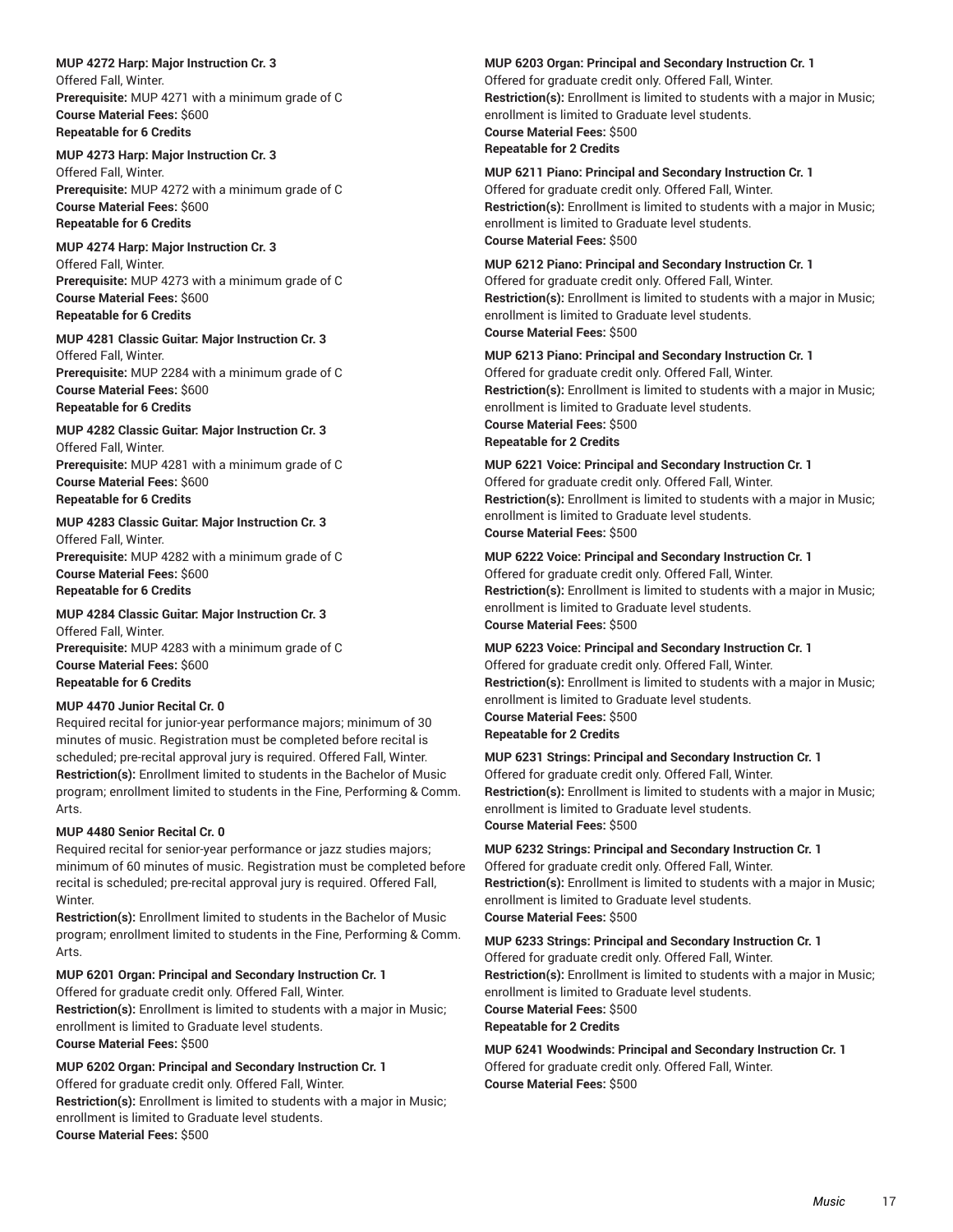#### **MUP 6242 Woodwinds: Principal and Secondary Instruction Cr. 1**

Offered for graduate credit only. Offered Fall, Winter. **Restriction(s):** Enrollment is limited to students with a major in Music; enrollment is limited to Graduate level students. **Course Material Fees:** \$500

### **MUP 6243 Woodwinds: Principal and Secondary Instruction Cr. 1**

Offered for graduate credit only. Offered Fall, Winter. **Restriction(s):** Enrollment is limited to students with a major in Music; enrollment is limited to Graduate level students.

**Course Material Fees:** \$500 **Repeatable for 2 Credits**

### **MUP 6251 Brasswinds: Principal and Secondary Instruction Cr. 1**

Offered for graduate credit only. Offered Fall, Winter. **Restriction(s):** Enrollment is limited to students with a major in Music; enrollment is limited to Graduate level students.

**Course Material Fees:** \$500

### **MUP 6252 Brasswinds: Principal and Secondary Instruction Cr. 1**

Offered for graduate credit only. Offered Fall, Winter. **Restriction(s):** Enrollment is limited to students with a major in Music; enrollment is limited to Graduate level students. **Course Material Fees:** \$500

### **MUP 6253 Brasswinds: Principal and Secondary Instruction Cr. 1**

Offered for graduate credit only. Offered Fall, Winter.

**Restriction(s):** Enrollment is limited to students with a major in Music; enrollment is limited to Graduate level students.

**Course Material Fees:** \$500

**Repeatable for 2 Credits**

### **MUP 6261 Percussion: Principal and Secondary Instruction Cr. 1**

Offered for graduate credit only. Offered Fall, Winter. **Restriction(s):** Enrollment is limited to students with a major in Music; enrollment is limited to Graduate level students. **Course Material Fees:** \$500

### **MUP 6262 Percussion: Principal and Secondary Instruction Cr. 1**

Offered for graduate credit only. Offered Fall, Winter. **Restriction(s):** Enrollment is limited to students with a major in Music; enrollment is limited to Graduate level students. **Course Material Fees:** \$500

### **MUP 6263 Percussion: Principal and Secondary Instruction Cr. 1**

Offered for graduate credit only. Offered Fall, Winter. **Restriction(s):** Enrollment is limited to students with a major in Music; enrollment is limited to Graduate level students.

**Course Material Fees:** \$500

**Repeatable for 2 Credits**

### **MUP 6271 Harp: Principal and Secondary Instruction Cr. 1**

Offered for graduate credit only. Offered Fall, Winter. **Restriction(s):** Enrollment is limited to students with a major in Music; enrollment is limited to Graduate level students. **Course Material Fees:** \$500

### **MUP 6272 Harp: Principal and Secondary Instruction Cr. 1**

Offered for graduate credit only. Offered Fall, Winter. **Restriction(s):** Enrollment is limited to students with a major in Music; enrollment is limited to Graduate level students. **Course Material Fees:** \$500

### **MUP 6273 Harp: Principal and Secondary Instruction Cr. 1**

Offered for graduate credit only. Offered Fall, Winter. **Restriction(s):** Enrollment is limited to students with a major in Music; enrollment is limited to Graduate level students.

**Course Material Fees:** \$500

**Repeatable for 2 Credits**

### **MUP 6281 Classic Guitar: Principal and Secondary Instruction Cr. 1**

Offered for graduate credit only. Offered Fall, Winter.

**Restriction(s):** Enrollment is limited to students with a major in Music; enrollment is limited to Undergraduate level students. **Course Material Fees:** \$500

### **MUP 6282 Classic Guitar: Principal and Secondary Instruction Cr. 1**

Offered for graduate credit only. Offered Fall, Winter. **Restriction(s):** Enrollment is limited to students with a major in Music; enrollment is limited to Graduate level students. **Course Material Fees:** \$500

### **MUP 6283 Classic Guitar: Principal and Secondary Instruction Cr. 1** Offered for graduate credit only. Offered Fall, Winter.

**Course Material Fees:** \$500

### **Repeatable for 2 Credits**

**MUP 6291 Conducting: Principal and Secondary Instruction Cr. 1** Offered for graduate credit only. Offered Fall, Winter.

**Restriction(s):** Enrollment is limited to students with a major in Music; enrollment is limited to Graduate level students. **Course Material Fees:** \$500

### **MUP 6292 Conducting: Principal and Secondary Instruction Cr. 1**

Offered for graduate credit only. Offered Fall, Winter. **Restriction(s):** Enrollment is limited to students with a major in Music; enrollment is limited to Graduate level students. **Course Material Fees:** \$500

### **MUP 6293 Conducting: Principal and Secondary Instruction Cr. 1** Offered for graduate credit only. Offered Fall, Winter.

**Restriction(s):** Enrollment is limited to students with a major in Music; enrollment is limited to Graduate level students.

**Course Material Fees:** \$500 **Repeatable for 2 Credits**

### **MUP 6321 Jazz Piano: Principal and Secondary Instruction Cr. 1**

Offered for graduate credit only. Offered Fall, Winter. **Restriction(s):** Enrollment is limited to students with a major in Music; enrollment is limited to Graduate level students. **Course Material Fees:** \$500

### **MUP 6322 Jazz Piano: Principal and Secondary Instruction Cr. 1**

Offered for graduate credit only. Offered Fall, Winter. **Restriction(s):** Enrollment is limited to students with a major in Music; enrollment is limited to Graduate level students. **Course Material Fees:** \$500

### **MUP 6323 Jazz Piano: Principal and Secondary Instruction Cr. 1**

Offered for graduate credit only. Offered Fall, Winter. **Restriction(s):** Enrollment is limited to students with a major in Music; enrollment is limited to Graduate level students. **Course Material Fees:** \$500 **Repeatable for 2 Credits**

### **MUP 6331 Jazz Strings: Principal and Secondary Instruction Cr. 1**

Offered for graduate credit only. Offered Fall, Winter. **Restriction(s):** Enrollment is limited to students with a major in Music; enrollment is limited to Graduate level students. **Course Material Fees:** \$500

### **MUP 6332 Jazz Strings: Principal and Secondary Instruction Cr. 1**

Offered for graduate credit only. Offered Fall, Winter.

**Restriction(s):** Enrollment is limited to students with a major in Music; enrollment is limited to Graduate level students.

**Course Material Fees:** \$500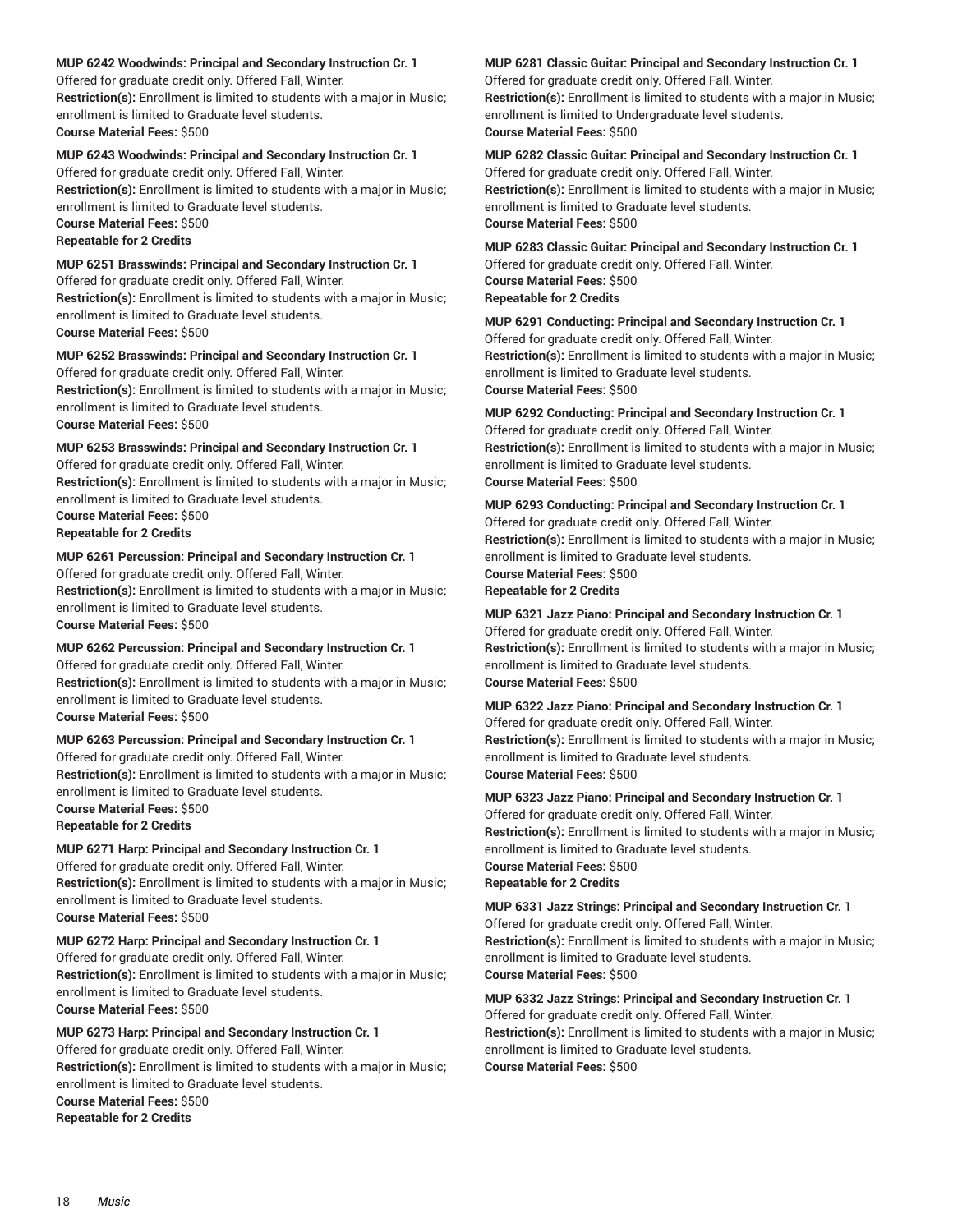#### **MUP 6333 Jazz Strings: Principal and Secondary Instruction Cr. 1**

Offered for graduate credit only. Offered Fall, Winter.

**Restriction(s):** Enrollment is limited to students with a major in Music; enrollment is limited to Graduate level students.

**Course Material Fees:** \$500

### **Repeatable for 2 Credits**

**MUP 6341 Jazz Woodwinds: Principal and Secondary Instruction Cr. 1** Offered for graduate credit only. Offered Yearly. **Course Material Fees:** \$200

### **MUP 6342 Jazz Woodwinds: Principal and Secondary Instruction Cr. 1** Offered for graduate credit only. Offered Yearly. **Course Material Fees:** \$200

### **MUP 6343 Jazz Woodwinds: Principal and Secondary Instruction Cr. 1**

Offered for graduate credit only. Offered Fall, Winter. **Restriction(s):** Enrollment is limited to students with a major in Music;

enrollment is limited to Graduate level students.

**Course Material Fees:** \$500

### **Repeatable for 2 Credits**

**MUP 6351 Jazz Brasswinds: Principal and Secondary Instruction Cr. 1** Offered for graduate credit only. Offered Fall, Winter.

**Restriction(s):** Enrollment is limited to students with a major in Music; enrollment is limited to Graduate level students.

### **Course Material Fees:** \$500

### **MUP 6352 Jazz Brasswinds: Principal and Secondary Instruction Cr. 1**

Offered for graduate credit only. Offered Fall, Winter. **Restriction(s):** Enrollment is limited to students with a major in Music; enrollment is limited to Graduate level students. **Course Material Fees:** \$500

### **MUP 6353 Jazz Brasswinds: Principal and Secondary Instruction Cr. 1** Offered for graduate credit only. Offered Fall, Winter.

**Restriction(s):** Enrollment is limited to students with a major in Music; enrollment is limited to Graduate level students.

**Course Material Fees:** \$500 **Repeatable for 2 Credits**

### **MUP 6361 Jazz Percussion: Principal and Secondary Instruction Cr. 1**

Offered for graduate credit only. Offered Fall, Winter. **Restriction(s):** Enrollment is limited to students with a major in Music;

enrollment is limited to Graduate level students. **Course Material Fees:** \$500

### **MUP 6362 Jazz Percussion: Principal and Secondary Instruction Cr. 1** Offered for graduate credit only. Offered Fall, Winter.

**Restriction(s):** Enrollment is limited to students with a major in Music; enrollment is limited to Graduate level students.

**Course Material Fees:** \$500

### **MUP 6363 Jazz Percussion: Principal and Secondary Instruction Cr. 1** Offered for graduate credit only. Offered Fall, Winter.

**Restriction(s):** Enrollment is limited to students with a major in Music; enrollment is limited to Graduate level students.

**Course Material Fees:** \$500

**Repeatable for 2 Credits**

### **MUP 6371 Jazz Guitar: Principal and Secondary Instruction Cr. 1**

Offered for graduate credit only. Offered Fall, Winter. **Restriction(s):** Enrollment is limited to students with a major in Music; enrollment is limited to Graduate level students. **Course Material Fees:** \$500

### **MUP 6372 Jazz Guitar: Principal and Secondary Instruction Cr. 1**

Offered for graduate credit only. Offered Fall, Winter. **Restriction(s):** Enrollment is limited to students with a major in Music; enrollment is limited to Graduate level students. **Course Material Fees:** \$500

#### **MUP 6373 Jazz Guitar: Principal and Secondary Instruction Cr. 1**

Offered for graduate credit only. Offered Fall, Winter.

**Restriction(s):** Enrollment is limited to students with a major in Music; enrollment is limited to Graduate level students. **Course Material Fees:** \$500

<span id="page-18-0"></span>**Repeatable for 2 Credits**

# **Music Theory**

### **MUT 1100 Elementary Music Theory Cr. 3**

Terminology and standard notation, including intervals, triads, scales, rhythm, correlated ear training, and general musicianship. No degree credit for music majors. Offered Every Term.

### **MUT 1140 Theory I Cr. 3**

Prior knowledge of scales, clefs, and key signatures. Triads, intervals, principles of four-part writing, voice leading and melody harmonization, including all diatonic triads, dominant and super tonic seventh chords, inversions, and nonharmonic tones. Offered Fall, Winter.

**Prerequisite:** MUT 1100 with a minimum grade of C

**Restriction(s):** Enrollment is limited to students with a major in Music or Music Honors.

### **MUT 1150 Ear Training I Cr. 1**

An introduction to sight singing, solfeggio, and the basic materials of tonal music including intervals, chords, simple melodies, and basic harmonic progressions. Offered Fall, Winter.

**Restriction(s):** Enrollment is limited to students with a major in Music or Music Honors.

### **MUT 1160 Theory II Cr. 3**

Further study of diatonic harmony, including idiomatic chord functions and tonal sequences. Offered Winter, Spring/Summer. **Prerequisite:** MUT 1140 with a minimum grade of C

### **MUT 1170 Ear Training II Cr. 1**

A continuation of MUT 1150. Sight-singing and dictation of more advanced diatonic materials. Offered Winter, Spring/Summer. **Prerequisite:** MUT 1150 with a minimum grade of C

### **MUT 1200 Beginning Composition I Cr. 2**

Introduction to creative writing in twentieth and twenty-first century composition. Group composition projects and associated private lessons explore a broad range of contemporary styles and techniques. Topics include melodic studies, process, acoustics, polytonality, free atonality, serialism, timbre, postmodernism. Offered Fall.

**Restriction(s):** Enrollment is limited to students with a major in Music or Music Honors; enrollment is limited to Undergraduate level students.

### **MUT 1210 Beginning Composition II Cr. 2**

Introduction to creative writing in twentieth and twenty-first century composition. Group composition projects and associated private lessons explore a broad range of contemporary styles and techniques. Topics include rhythmic studies, notational exploration, indeterminacy, extended techniques, minimalism, pitch class sets, electronic music. Offered Winter.

**Prerequisite:** MUT 1200 with a minimum grade of C

### **MUT 2030 Keyboard Harmony I Cr. 1**

First of a two-course sequence. Basic training in score reading, such as practice in various clefs and transpositions found in current instrumental writing. No credit after MUT 2040. Offered Every Other Year. **Prerequisite:** MUA 2795 with a minimum grade of C and MUT 1160 with a minimum grade of C

### **MUT 2040 Keyboard Harmony II Cr. 1**

Continuation of MUT 2030. Advanced harmonic progressions applied to the keyboard; figured bass; harmonization of soprano or bass; modulation; transposition, and score reading. Offered Every Other Year. **Prerequisites:** MUT 2030 with a minimum grade of C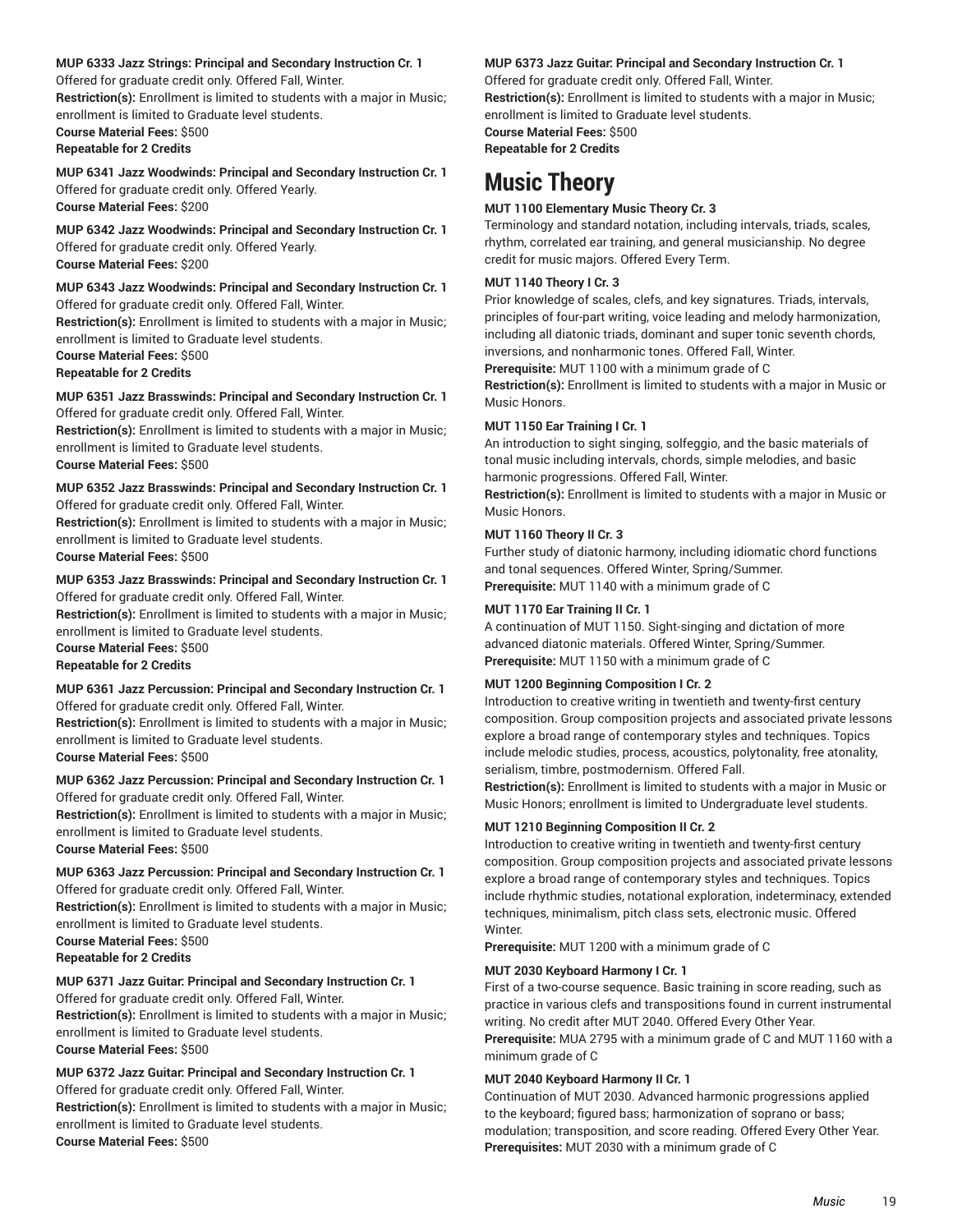### **MUT 2100 Counterpoint Cr. 2**

Overall introduction to counterpoint with some emphasis on the style of J. S. Bach. Offered Fall.

**Prerequisite:** MUT 2140 with a minimum grade of C

### **MUT 2120 Jazz Theory and Harmony Cr. 3**

Harmonic, rhythmic and melodic concepts used in jazz including basic chord nomenclature, non-tertian sonorities and advanced improvisation. Offered Winter.

**Prerequisite:** MUT 1160 with a minimum grade of C

### **MUT 2140 Theory III Cr. 3**

Study of chromatic harmony and voice leading; introduction to complete tonal structures. Offered Fall.

**Prerequisite:** MUT 1160 with a minimum grade of C

### **MUT 2150 Ear Training III Cr. 1**

Sight singing and dictation of chromatic materials; more advanced work with rhythm and meter. Offered Fall.

**Prerequisite:** MUT 1170 with a minimum grade of C

### **MUT 2160 Theory IV Cr. 3**

Twentieth- and twenty-first century music; impressionistic techniques. Mainstream compositional devices of melody, harmony and rhythm; serial music, electronic music, aleatoric music, contemporary notation. Offered Winter.

**Prerequisite:** MUT 2140 with a minimum grade of C

### **MUT 2170 Ear Training IV Cr. 1**

Sight singing and dictation of more advanced chromatic material; introduction to ear training with post-tonal music. Offered Winter. **Prerequisite:** MUT 2150 with a minimum grade of C

### **MUT 2200 Beginning Composition III Cr. 2**

Students continue to develop compositional skill and technique. Small groups and associated private lessons explore writing for specific instrument families and larger combinations than those explored in the first year. Offered Fall.

**Prerequisite:** MUT 1210 with a minimum grade of C **Restriction(s):** Enrollment is limited to Undergraduate level students.

#### **MUT 2210 Beginning Composition IV Cr. 2**

Continuation of MUT 2200. Offered Winter. **Prerequisite:** MUT 2200 with a minimum grade of C **Restriction(s):** Enrollment is limited to Undergraduate level students.

#### **MUT 2885 Jazz Improvisation I Cr. 1**

Techniques of individual jazz improvisation. Offered Fall. **Prerequisite:** MUT 1160 with a minimum grade of C and MUT 1170 with a minimum grade of C

**Restriction(s):** Enrollment is limited to students with a major in Music or Music Honors.

#### **Repeatable for 2 Credits**

### **MUT 2887 Jazz Improvisation II Cr. 1**

Continuation of MUT 2885; emphasis on individual jazz improvisation skills. Offered Winter.

**Prerequisite:** MUT 2885 with a minimum grade of C

**Restriction(s):** Enrollment is limited to students with a major in Music or Music Honors; enrollment is limited to Undergraduate level students. **Repeatable for 2 Credits**

### **MUT 3000 Orchestration Cr. 2**

Practical course in arranging music for orchestra, including study of transposition, arrangements from a piano score; general treatment of range, relationship, timbre, balance of orchestral instruments. Offered Fall.

**Prerequisite:** MUT 2160 with a minimum grade of C and MUT 2170 with a minimum grade of C

#### **MUT 3200 Intermediate Composition I Cr. 2**

Emphasizes refinement and personalization of student compositional activity through private composition lessons. Offered Fall. **Prerequisites:** MUT 2210 with a minimum grade of C **Restriction(s):** Enrollment is limited to Undergraduate level students.

### **MUT 3210 Intermediate Composition II Cr. 2**

Continuation of MUT 3200. Offered Winter. **Prerequisites:** MUT 3200 with a minimum grade of C **Restriction(s):** Enrollment is limited to Undergraduate level students.

### **MUT 3990 Directed Study Cr. 1-3**

Individualized research and work in music theory or composition under the supervision of a faculty member. Offered Fall, Winter. **Restriction(s):** Enrollment limited to students with a class of Junior or Senior.

#### **Repeatable for 6 Credits**

### **MUT 4200 Advanced Composition I Cr. 2**

Creative writing in twentieth- and twenty-first century idioms. Aesthetic, stylistic and formal problems in private composition lessons employing contemporary techniques. Offered Fall.

**Prerequisite:** MUT 3210 with a minimum grade of C

**Restriction(s):** Enrollment is limited to Undergraduate level students. **Repeatable for 4 Credits**

### **MUT 4210 Advanced Composition II Cr. 2**

Continuation of MUT 4200. Offered Winter. **Prerequisites:** MUT 4200 with a minimum grade of D-**Restriction(s):** Enrollment is limited to Undergraduate level students. **Repeatable for 4 Credits**

### **MUT 4990 BA Project Cr. 2**

Directed study leading to completion of the B.A. project in music. Offered Fall, Winter.

**Restriction(s):** Enrollment limited to students with a class of Senior; enrollment is limited to students with a major in Music or Music Honors; enrollment limited to students in a Bachelor of Arts degree. **Equivalent:** MUA 4990, MUH 4990

### **MUT 5085 History of Theory Cr. 3**

Theoretical writings from Plato to Rameau to Schenker, in historical contexts. Offered for undergraduate credit only. Offered Intermittently. **Restriction(s):** Enrollment is limited to Undergraduate level students.

### **MUT 5110 Jazz Arranging and Composition I Cr. 3**

Creative writing for small jazz and pop ensembles. Arranging for three to five pieces including ""head"" arrangements, block chord technique and contrapuntal writing. No credit for M.Mus. in jazz performance degree. Offered Fall.

**Prerequisite:** MUT 2160 with a minimum grade of C and MUT 2170 with a minimum grade of C

### **MUT 5120 Jazz Arranging and Composition II Cr. 3**

Creative writing for larger jazz and pop ensembles; jazz arranging for six to eighteen pieces combining various textures and timbres. No credit for M.Mus. in jazz performance degree. Offered Winter. **Prerequisite:** MUT 5110 with a minimum grade of C

### **MUT 5130 Jazz Arranging and Orchestration Cr. 3**

Arranging pieces with concentration on orchestrating for large jazz ensembles. No credit for M.Mus. in jazz performance degree. Offered Fall. **Prerequisite:** MUT 5120 with a minimum grade of C